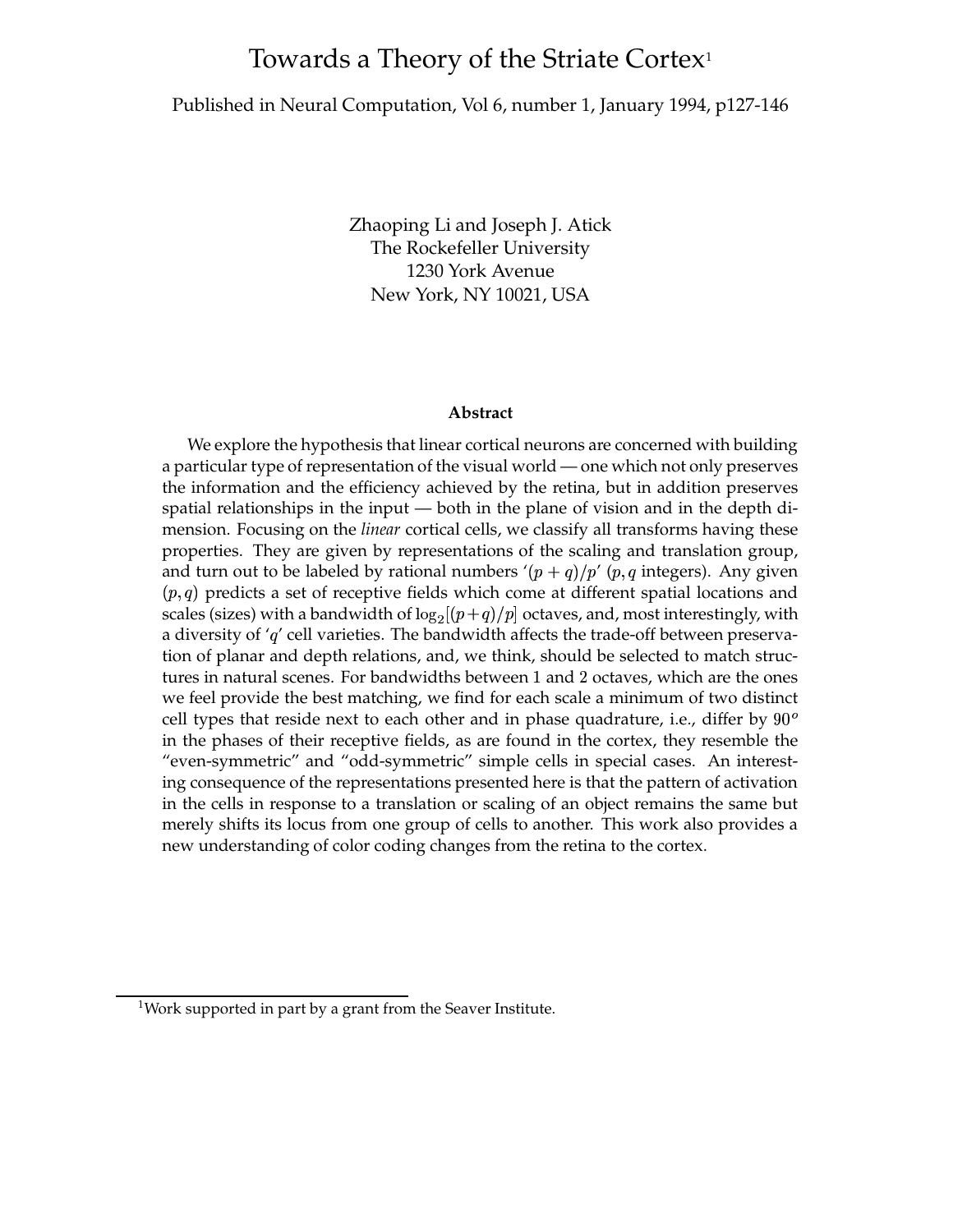## **1. Introduction**

What is the purpose of the signal processing performed by neurons in the visual pathway? Are there first principles that predict the computations of these neurons? Recently there has been some progress in answering these questions for neurons in the early stages of the visual pathway. In Atick and Redlich (1990,1992) a quantitative theory, based on the principle of redundancy reduction, was proposed. It hypothesizes that the main goal of retinal transformations is to eliminate redundancy in input signals, particularly that due to pairwise correlations among pixels — second-order statistics.<sup>2</sup> The predictions of the theory agree well with experimental data on processing of retinal ganglion cells (Atick and Redlich 1992, Atick et al 1992).

Given the successes of this theory, it is natural to ask whether redundancy reduction is a computational strategy continued into the striate cortex. One possibility is that cortical neurons are concerned with eliminating higher-order redundancy, which is due to higher-order statistics. We think this is unlikely. To see why, we recall the facts that make redundancy reduction compelling when applied to the retina, and see that these facts are not as relevant for the cortex.

First, the retina has a clear bottleneck problem: the amount of visual data falling on the retina per second is enormous, of the order of tens of megabytes, while the retinal output has to fit into an optic nerve of a dynamic range significantly smaller than that of the input. Thus, the retina must compress the signal, and it can do so without significant loss of information by reducing redundancy. In contrast, after the signal is past the optic nerve, there is no identifiable bottleneck that requires continued redundancy reduction beyond the retina.

Second, even if there were pressure to reduce data<sup>3</sup>, eliminating higher-order statistics does not help. The reason is that higher-order statistics do not contribute significantly to the entropy of images, and hence no significant compression can be achieved by eliminating them (for reviews of information theory see Shannon and Weaver 1949; Atick 1992). The dominant redundancy comes from pairwise correlations.<sup>4</sup>

There is another intrinsic difference between higher and second-order statistics that suggests their different treatment by the visual pathway. Fig. 1 shows image A and another image  $B$  which was obtained by randomizing the phases of the fourier coefficients of  $A$ .  $B$  thus has the same second-order statistics as  $A$  but no higher order ones. Contrary to  $A$ ,  $B$  has no clear forms or structures (cf. Field 1989). This suggests that second-order statistics are useless, while higher-order ones are essential, for defining forms and for dis-

<sup>2</sup>Since retinal neurons receive noisy signals it is necessary to formulate the redundancy reduction hypothesis carefully taking noise into account. In Atick and Redlich (1990,1992) a generalized notion of redundancy was defined, whose minimization leads to elimination of pairwise correlations and to noise smoothing.

 $3$ For example there could be a computational bottleneck such as an attentional bottleneck occuring deep into the cortex — perhaps in the link between  $V4$  and  $IT$  (Van Essen et al 1991).

<sup>&</sup>lt;sup>4</sup>This fact is well known in the television industry (see *e.g.* Schreiber 1956). This is why practical compression schemes for television signals never take into account more than pairwise correlations, and even then, typically nearest neighbor correlations. This fact was also verified for several scanned natural images in our laboratory by N. Redlich and by Z. Li.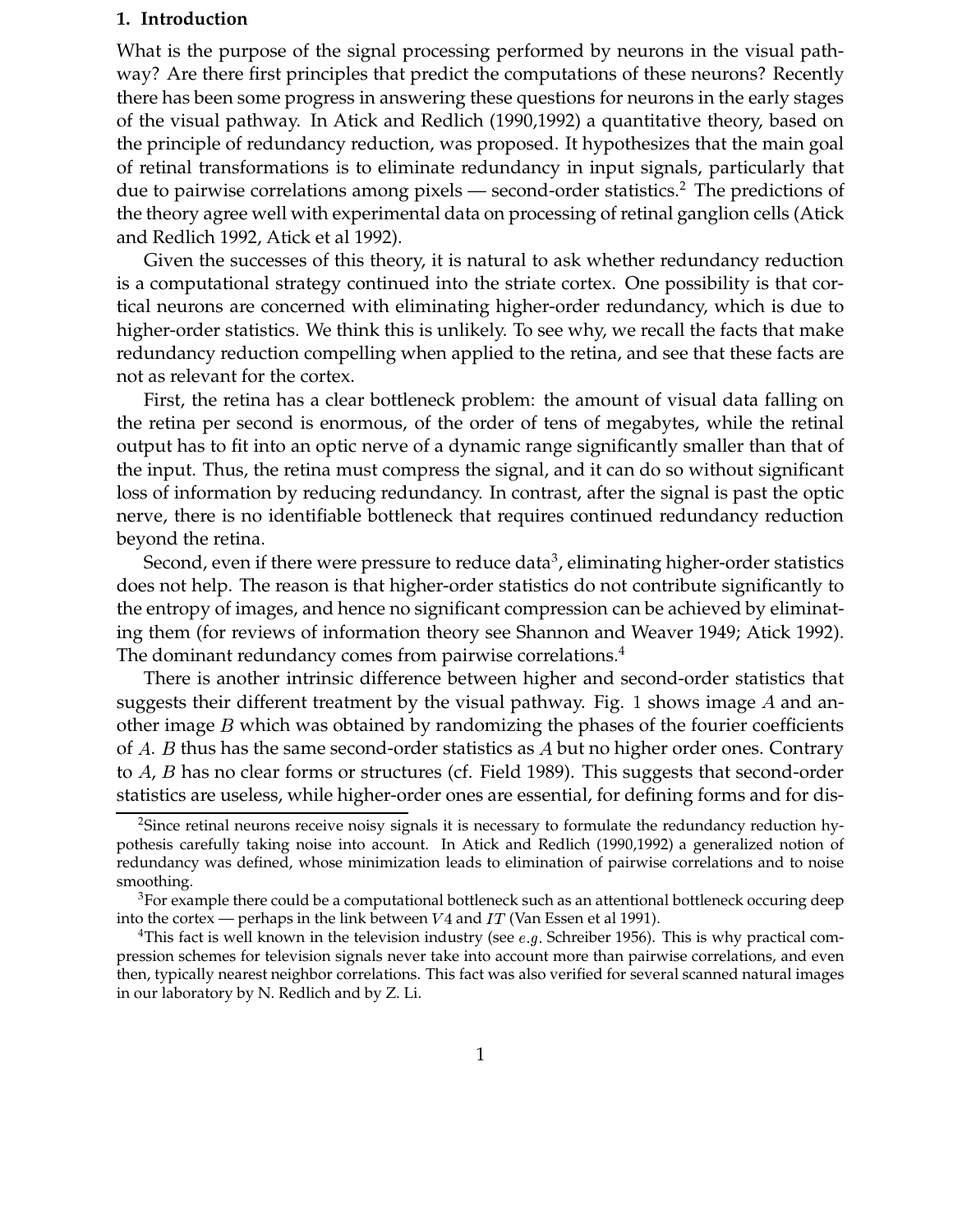criminating between images. Actually, eliminating the former highlights the higher-order statistics which should be used to extract form signals from "noise."<sup>5</sup>

So what is the cortex then trying to do? Ultimately, of course, the cortex is concerned with object and pattern recognition. One promising direction could be to use statistical regularities of images to discover matched filters which lead to better representations for pattern recognition. Research in this direction is currently underway. However, there is another important problem that a perceptual system has to face before the recognition task. This is the problem of*segmentation*, or equivalently, the problem of grouping features according to a hypothesis of which objects they belong to. It is a complex problem, which may turn out not to be solvable independently from the recognition problem. However, since objects are usually localized in space, we think an essential ingredient for its successful solution is a representation of the visual world where *spatial relationships*, both in the plane of vision and in the depth dimension, are preserved as much as possible.

In this paper we hypothesize that the purpose of early cortical processing is to produce a representation that 1. preserves information, 2. is free of second-order statistics, and 3. preserves spatial relationships. The first two objectives are fully achieved by the retina so we merely require that they be maintained by cortical neurons. We think the third objective is attempted in the retina (e.g. retinotopic and scale invariant sampling); however, it is only completed in the cortex where more computational and organizational resources are available.

Here, we focus on the cortical transforms performed by the relatively linear cells, the first two requirements immediately limit the class of transforms that linear cells can perform on the retinal signals to the class of unitary matrices  $^6$ , U with U $\cdot$  U<sup>†</sup> = 1. So the  $\blacksquare$  . The contract of the contract of the contract of the contract of the contract of the contract of the contract of the contract of the contract of the contract of the contract of the contract of the contract of the principle for deriving cortical cell kernels reduces to finding the U that best preserves spatial relationships. Actually, preserving planar and depth relationships simultaneously requires a trade off between the two (section two). This implies that there is a family of U's, one for every possible trade off. Each U is labelled by the bandwidth of the resulting cell filters and forms a representation of the scaling and translation group (section three). We show that the requirement of unitarity limits the allowed choices of bandwidths, and for each choice predicts the needed cell diversity. The bandwidth that should ultimately be selected is the one that best matches structures in natural scenes. For bandwidths around 1.6 octaves, which are the ones we feel are most relevant for natural scenes, the predicted cell kernels and cell diversity resemble those observed in the cortex.

The resulting cell kernels also possess an interesting *object constancy* property: when an object in the visual field is translated in the plane or perpendicular to the plane of vision, the pattern of activation it evokes in the cells remains intrinsically the same but shifts its locus from one group of cells to another, leaving the same total number of cells activated. The importance of such representations for pattern recognition has been stressed repeat-

 $5$ Extracting signal from noise can achieve by far more significant data reduction than trying to eliminate higher-order correlations.

<sup>&</sup>lt;sup>6</sup>In this paper we use the term "unitary" instead of "orthogonal" since we find it more convenient to use complex basis (e.g.  $e^{ifx}$  instead of  $cos(fx)$ ).  $\mathbf{U}^{\dagger} \equiv \mathbf{U}^{*T}$ , where  $*$  denotes complex conjugate. For real matrices, unitary means orthogonal.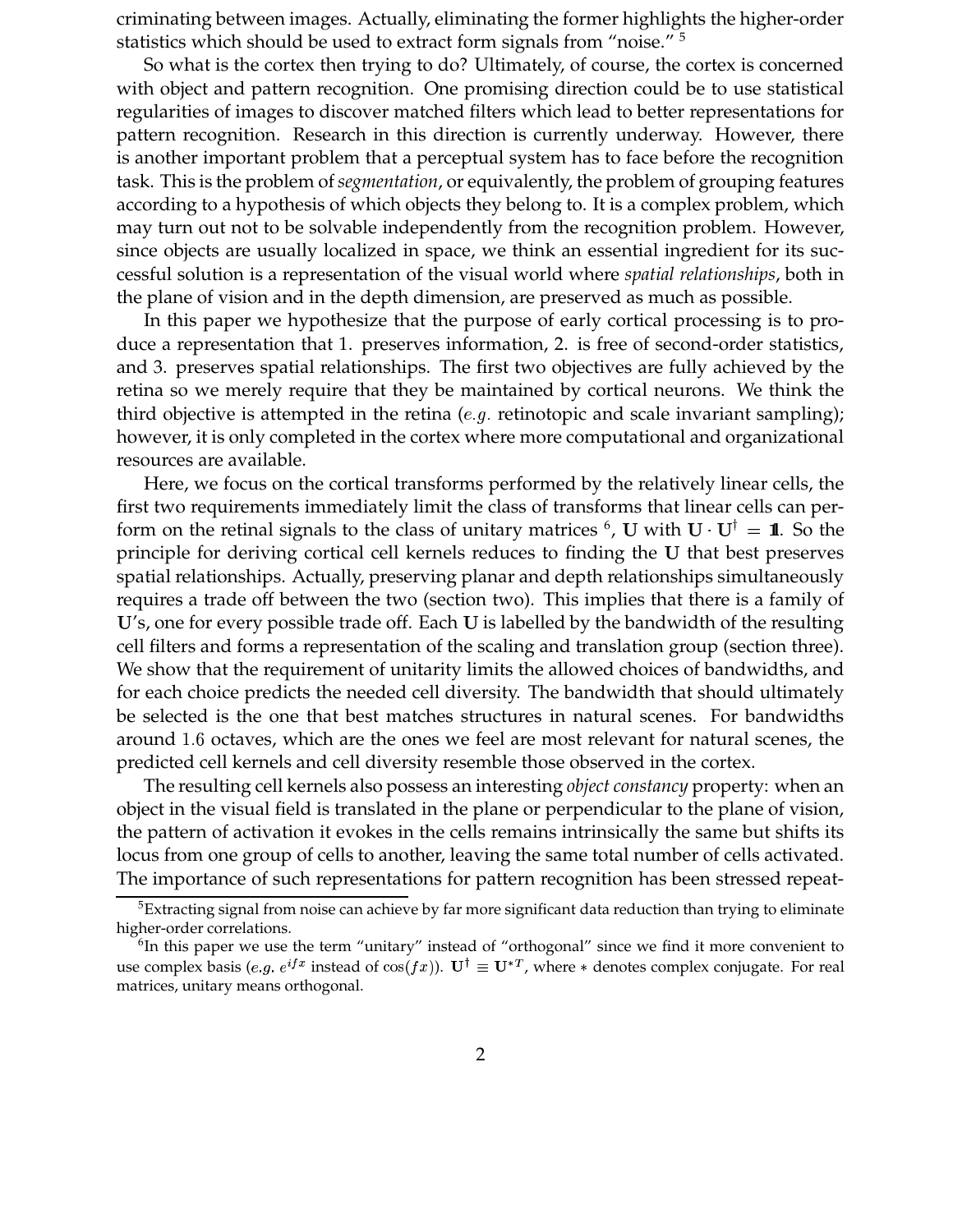edly by many people before and recently by Olshausen et al (1992). Furthermore, this work provides a new understanding of color coding change from the single opponency in the retina to the double opponency in the cortex.

# **2. Manifesting Spatial Relationships**

In this section we examine the family of decorrelating maps and see how they differ in the degree with which they preserve spatial relationships. We start with the input, represented by the activities of photoreceptors in the retina,  $\{S(\underline{x}_n)\}$  where  $\underline{x}_n$  labels the spatial  $\sum_{i=1}^{\infty} \frac{(-n_i)^2}{2n_i}$  and the  $n'$ th photoreceptor in a two-dimensional  $(2D)$  grid. For simplicity we take the grid to be uniform. To focus on the relevant issues without the notational complexity of  $2D$ , we first examine the one-dimensional  $(1D)$  problem and then generalize the analysis to 2D in section four. The autocorrelator of the signals  $\{S(x_n)\}$  is 

$$
R_{nm} \equiv \langle S(x_n)S(x_m) \rangle, \tag{1}
$$

where brackets denote ensemble average. To eliminate this particular redundancy one has to decorrelate the output and then apply the appropriate gain control to fit the signals into a limited dynamic range. This can be achieved by a linear transformation

$$
O_j = \sum_{n=1}^{N} K_{jn} S(x_n),
$$
 (2)

where  $j = 1, \dots, N$  and the kernel  $K_{in}$  is the product of two matrices. Using bold-face to denote matrices:

$$
K = V \cdot M. \tag{3}
$$

 $M_{in}$  is the rotation to the principal components of  $\mathbf{R}: (\mathbf{M} \cdot \mathbf{R} \cdot \mathbf{M}^T)_{ij} = \lambda_i \delta_{ij}$ , where  $\{\lambda_i\}$ are the eigenvalues of  $R$ . While  $V$  is the gain control which is a diagonal matrix with elements  $V_{ii} = \frac{1}{\sqrt{\lambda}}$ . Thus the output has the property

$$
\langle O_i O_j \rangle = (\mathbf{K} \cdot \mathbf{R} \cdot \mathbf{K}^T)_{ij} = \delta_{ij}.
$$
 (4)

An important fact to note is that redefining **K** by  $K' = U \cdot K$  where U is a unitary matrix ( $\mathbf{U} \cdot \mathbf{U}^{\dagger} = 1$ ) does not alter the decorrelation property (4). (Actually U should be an orthogonal matrix for real  $O_i$ , but since we will for convenience use complex variables, unitary  $U$  is appropriate.) Therefore, there is a whole family of equally efficient representations parametrized by  $\{U\}$ . Any member is denoted by  $K_U$ 

$$
\mathbf{K}_{\mathbf{U}} = \mathbf{U} \cdot (\mathbf{V} \cdot \mathbf{M}) \equiv \mathbf{U} \cdot \mathbf{K}^{(p)},\tag{5}
$$

where  ${\bf K}^{(p)}\equiv {\bf V}\cdot {\bf M}$  is the transformation to the principal components. Without compromising efficiency, this non-uniqueness allows one to look for a specific U that leads to  $K_U$ with other desirable properties such as manifest spatial relationships.<sup>7</sup>

To see this let us exhibit the transformation  $K^{(p)}$  more explicitly. For natural signals, the autocorrelator is translationally invariant, in the sense that  $R_{nm} = R(n - m)$ . One can

<sup>&</sup>lt;sup>7</sup>It should be noted that this non-uniqueness in receptive field properties is due to the fact that the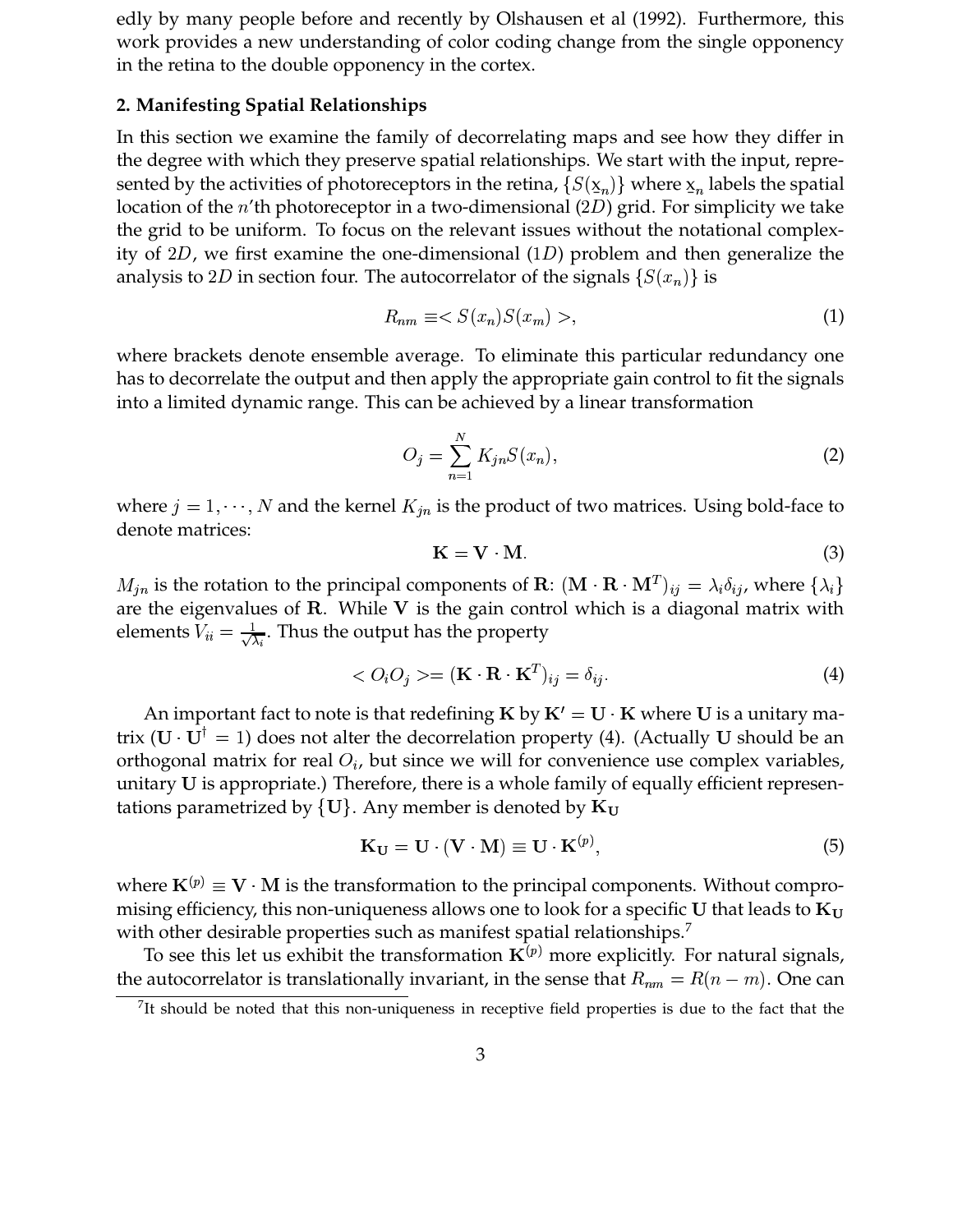then define the autocorrelator by its fourier transform or its power spectrum, which in  $2D$  is  $R(\underline{\mathrm{f}}) \sim 1/|\underline{\mathrm{f}}|^2$ , where  $\underline{\mathrm{f}}$  is the  $2D$  spatial frequency (Field 1987, Ruderman 1992). For  $\frac{1}{2}$  is  $\frac{1}{2}$ ,  $\frac{1}{2}$ ,  $\frac{1}{2}$ ,  $\frac{1}{2}$ ,  $\frac{1}{2}$ ,  $\frac{1}{2}$ ,  $\frac{1}{2}$ ,  $\frac{1}{2}$ ,  $\frac{1}{2}$ ,  $\frac{1}{2}$ ,  $\frac{1}{2}$ ,  $\frac{1}{2}$ ,  $\frac{1}{2}$ ,  $\frac{1}{2}$ ,  $\frac{1}{2}$ ,  $\frac{1}{2}$ ,  $\frac{1}{2}$ ,  $\frac{1}{2}$ ,  $\frac{1}{2}$ , namely  $R(f) \sim 1/f$ . In the 2D analysis of section four we use the measured spectrum  $\sim 1/|\underline{\mathrm{f}}|^2.$ 

/ |≗| ·<br>For a translationally invariant autocorrelator, the transformation to principal components is a fourier transform. This means, the principle components of natural scenes or the row vectors of the matrix  $M$  are sine waves of different frequencies

$$
M_{jn} = \frac{1}{\sqrt{N}} e^{-i f_j x_n},\tag{6}
$$

where

$$
j = (0, 1, 2, ..., N - 1)
$$
  

$$
f_j = \begin{cases} \frac{2\pi}{N} \frac{j+1}{2} & \text{if } j \text{ is odd} \\ -\frac{2\pi}{N} \frac{j}{2} & \text{if } j \text{ is even} \end{cases}
$$

While the gain control matrix V is  $V_{ij} = 1/\sqrt{R(f_i)} = 1/\sqrt{|f_i|}$ . The total transform then becomes

$$
K_{jn}^{(p)} = \frac{1}{\sqrt{N}} \cdot \frac{1}{\sqrt{|f_j|}} e^{-if_j x_n}.
$$
 (7)

This performs a fourier transform and at the same time normalizes the output such that the power is equalized among frequency components  $\langle O_i^2 \rangle$  = const., *i.e.* output is whitened. One undesirable feature of the transformation  $\mathbf{K}^{(p)}$  is that it does not preserve spatial relationships in the plane. As an object is translated in the field of view the locus of response  $\{O_i\}$  will not simply translate. Also two objects separated in the input do not activate two separate groups of cells in the output. Typically all cells respond to a mixture of features of all objects in the visual field. Segmentation is thus not easily achievable in this representation.

Mathematically, we say that the output  $\{O_i\}$  preserves planar spatial relationships in the input if

$$
O_i[S] = O_{i-m}[S'] \quad \text{when} \quad S'(x_n) = S(x_{n+m}), \tag{8}
$$

where  $O_i[S] \equiv \sum_{n=1}^{N} K_{in} S(x_n)$ . In other words, a translation in the input merely shifts the output from one group of cells to another. Implicitly, preserving planar spatial relationship also requires, and we will therefore enforce, that the cell receptive fields be local, so a

principle used is decorrelation. If one insists on minimization of pixel entropy (which for gaussian signals is equivalent to decorrelation) this symmetry formally does not exist for ensembles of non-gaussian signals. In other words some choice of  **may be selected over others. However for the ensemble of 40 images that** we have considered we found that the pixel entropy varied only by few percent for different  $\mathbf{U}'$ s. This is consistent with the idea that natural scenes are dominated by second-order statistics which do not select any particular U. In other systems it is possible that higher order statistics do select a special U, see for example (Hopfield 1991). For another point of view see (Linsker 1992).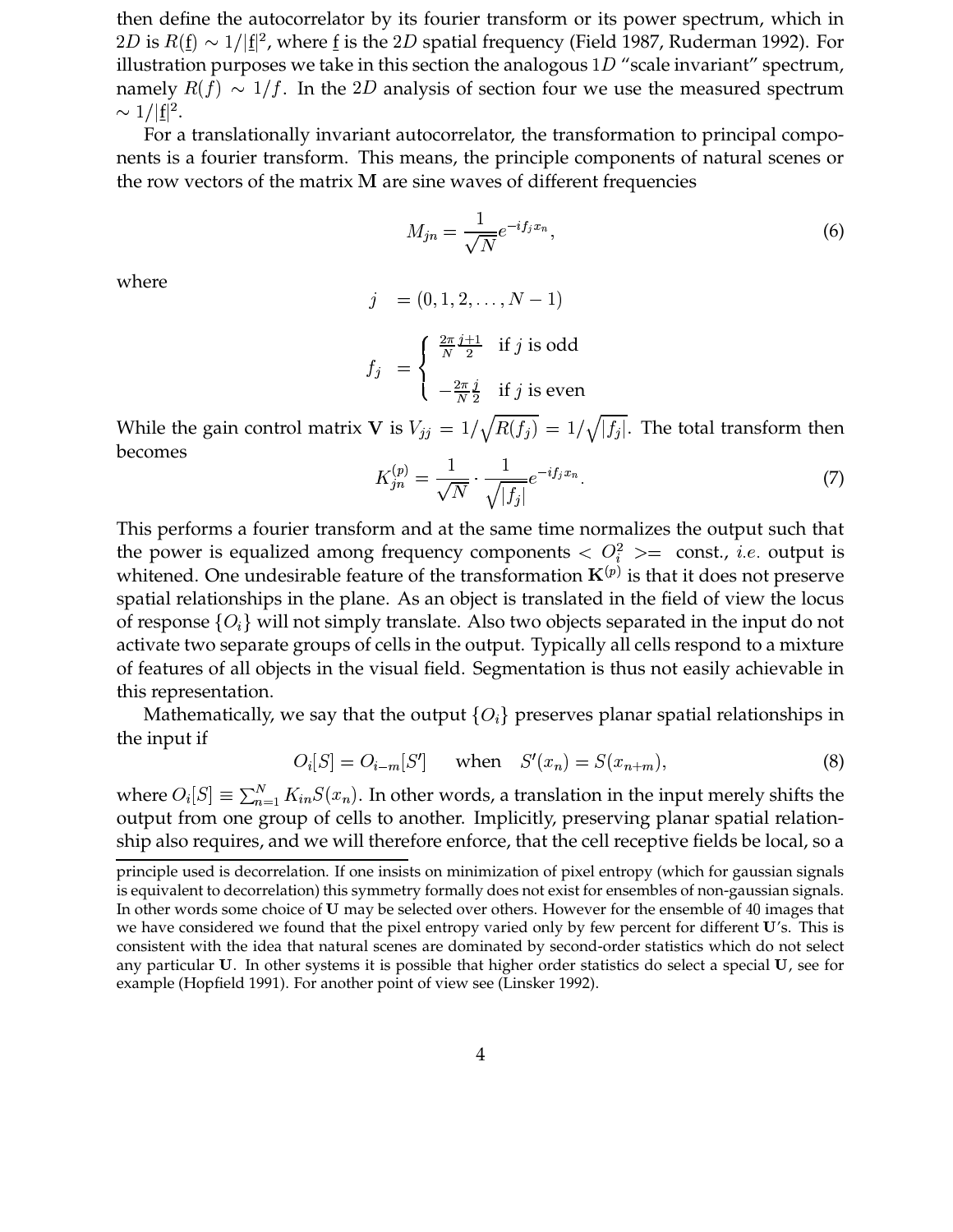spatially localized object evokes activities only in a local cell group, which shifts its location when the object moves and is seperated from another cell group evoked by another spatially disjoint object in the image plane. Technically speaking an  $\{O_i\}$  that satisfies (8) is said to form a representation of the discrete "translation group".

Insisting on  $(8)$  picks up a unique choice of U. In fact in this case U is given by

$$
U_{nj} = M_{nj}^* = \frac{1}{\sqrt{N}} e^{if_j x_n},\tag{9}
$$

which is just the inverse fourier transform. The resulting transformation  ${\bf K}^{(t)}\,=\,{\bf U}\,\cdot\,$ \_\_\_\_\_\_\_\_\_\_\_\_\_\_\_\_\_ <sup>†</sup> gives translationally invariant center-surround cell kernels  $K_{nm} = K(n-m) =$ cal properties of the eye medium and the noise, these kernels were shown to account well \_\_\_\_\_\_\_\_\_\_  $9.9999999999779999999$  $\sum_{j} U_{mj}^* \propto \sum_f \cos\left(f(x_n - x_m)\right)$  $\sum_{n=1}^{\infty} \frac{1}{n} \left( \frac{1}{n} \right) \left( \frac{1}{n} \right)$ . In two dimensions, taking into account optifor properties of retinal ganglion cells (Atick and Redlich 1992).

Although the representation defined by  $K^{(t)}$  is ideal for preserving spatial relationships in the plane, it completely destroys spatial relations **in scale or** depth dimension. The change in the patterns of activation in  $\{O_i\}$  in response to a change in the object distance is very complicated. To preserve depth relations the output should form a representation of another group, the so called "scaling group". This is because when an object recedes or approaches, the image it projects goes from  $S(x)$  to  $S(\lambda x)$  for some scale factor  $\lambda$ . The requirement of object invariance under scaling dictates that

$$
O_i[S(\lambda x)] = O_{i+l}[S(x)] \tag{10}
$$

for some shift *l* depending on  $\lambda$ . It is not difficult to see that  $\mathbf{K}^{(t)}$ , which satisfies (8) all the way down to the smallest possible translation, violates this condition. Actually satisfying (8) and (10) for the smallest possible translation and scale changes simultaneously is not possible. A compromise between them has to be found.

The problem of finding the kernels that lead to  $\{O_i\}$  with the best compromise between (8) and (10) is equivalent to the mathematical problem of constructing simultaneous representations of the translation and scaling group, which is what we do next.

# **3. Representations of Translation and Scaling group**

To satisfy (8) and (10) the cells must carry two different labels. One is a spatial position label ' $n'$  and the other is a scale label ' $a'$ . The idea is that under translations of the input the output translates over the 'n' index while under scaling by some scale factor  $\lambda$  the output shifts over the 'a' index. Such cell groups can be obtained from  $O = U \cdot K^{(p)}$  using the contract of the contract of the contract of the contract of the contract of the contract of the contract of a U that is block diagonal: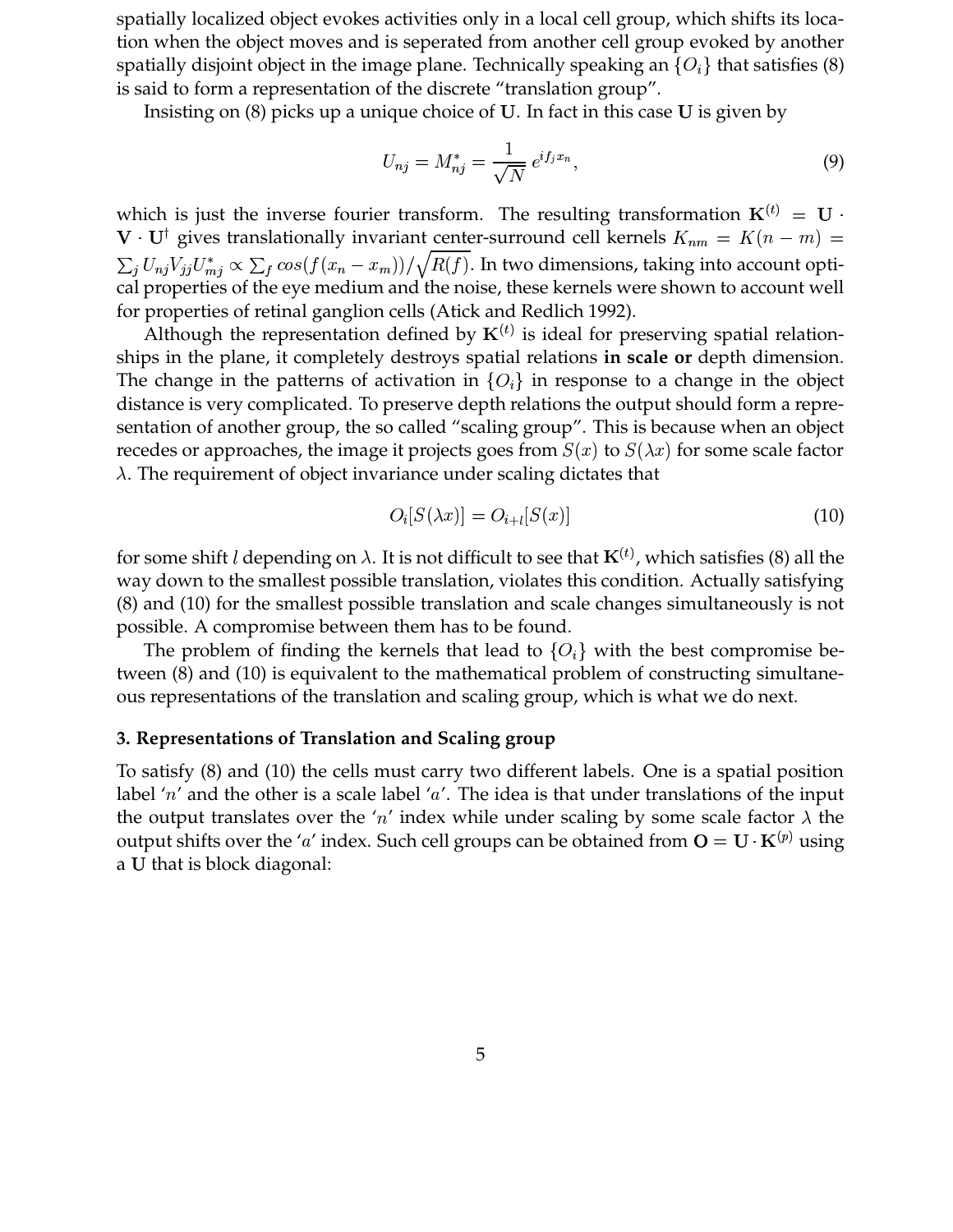

Each submatrix  $U^a$  has dimension  $N^a$  and gives rise to  $N^a$  cells with outputs  $O_n^a$  located at lattice points  $x_n^a = (N/N^a)n$  for  $n = 1, 2, ..., N^a$ . Since the block matrices  $\mathbf{U}^a$  act  $=(N/N^a)n$  for  $n=1,2,$ . )*n* for  $n = 1, 2, ..., N^a$ .  $, \ldots, N^a.$  Since the block matrices  $\mathbf{U}^a$  act on  $K^{(p)}$  which are the fourier modes of the inputs, the resulting cells in any given block a filter the inputs through a limited and exclusive frequency band with frequencies  $f_i$  for visual field. Notice, the cells from different blocks  $a$  are spatially mingled with each other  $N^{a'} \leq j < \sum_{a' \leq a} N^{a'}$ . Since  $N^a < N$  these cells sample more sparsely on the original and their total number add up to  $N = \sum_a N^a$ . The hope is to have translation invariance within each block and scale invariance between blocks, i.e.,

$$
O_n^a[S] = O_{n+\delta n}^a[S'] \text{ for } S'(x) = S(x+\delta x) \text{ and } \delta x = (N/N^a)\delta n \tag{11}
$$

$$
O_n^a[S] = O_n^{a+1}[S'] \quad \text{for } S'(x) = S(\lambda x) \tag{12}
$$

Each block  $'a'$  thus represents a particular scale, the translation invariance within that scale can be achieved with a resolution  $\delta x \propto N/N^a$ , inversely proportional to  $N^a$ . Larger blocks or larger  $N^a$  thus give better translation invariance, and the single block matrix  $= U^0 = M^{\dagger}$  achieves this symmetry to the highest possible resolution. On the other hand, a higher resolution in scaling invariance calls for a smaller  $\lambda > 1$ . As we will see below,  $(\lambda - 1) \propto N^a/f^a$ , where  $f^a$  is the smallest frequency sampled by the  $a^{th}$  block. Hence a better scaling invariance requires smaller block sizes  $N^a$ . A trade-off between better translation and scaling invariance reduces to choosing the scaling factor  $\lambda$ , or the bandwidth depending on it. This will become clearer as we now follow the detailed construction of U. The unitarity condition now requires having  $\mathbf{U}^a(\mathbf{U}^a)^{\dagger} = 1$  for each a, resulting in output cells uncorrelated within each scale and between scales.

To construct  $U^a$ , one notices that the requirement of translation invariance is equivalent to having identical receptive fields, except for a spatial shift of the centers, within each 2 scale a. It forces  $U_{ni}^a \propto e^{if_jx_n^{\bar{a}}}$ . For a general  $\lambda$ , it turns out that the constraint  $U^a(U^a)^{\dagger} = 1$ for  $a > 0$  cannot be satisfied if one insists on only one cell or receptive field type within the scale. However if one allows the existence of several, say  $q'$ , cell types within the scale,  $\mathbf{U}^a(\mathbf{U}^a)^{\dagger} = 1$  is again possible. In this case, each cell is identical to (or is the off-cell type of) the one that is q lattice spaces away in the same scale lattice (i.e.  $x_n^a \rightarrow x_{n+a}^a$ )  $_{n+q}^{a}$ ). The most general choice for real receptive fields is then

$$
U_{nj}^a = \begin{cases} \frac{1}{\sqrt{N^a}} e^{i(-\phi^a \ n + f_j x_n^a + \theta)} & \text{if } f_j > 0\\ \frac{1}{\sqrt{N^a}} e^{-i(-\phi^a \ n + |f_j| x_n^a + \theta)} & \text{if } f_j < 0 \end{cases}
$$
(13)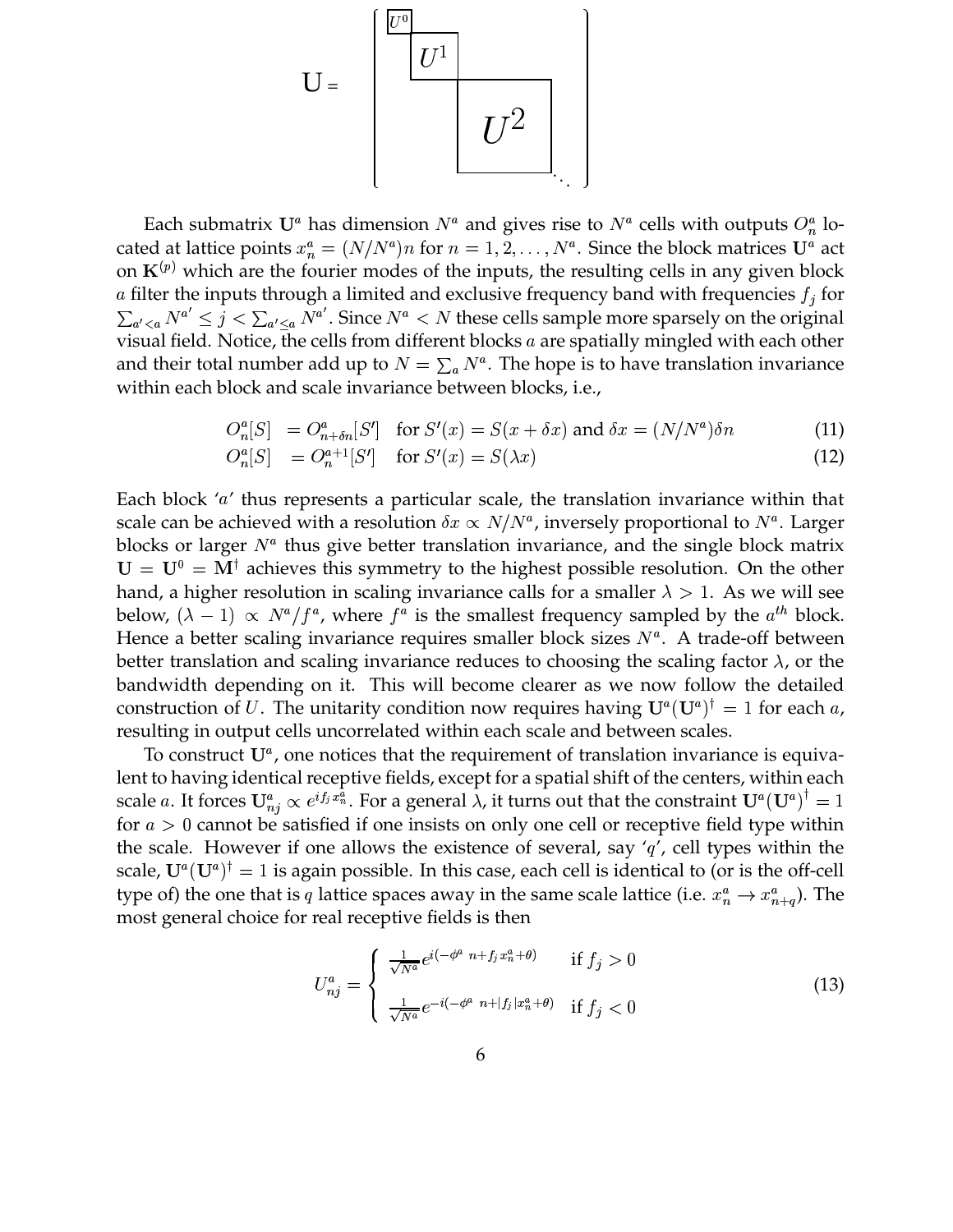where  $\theta$  is an arbitrary phase which can be thought of as zero for simplicity at the moment, and

$$
\phi^a = \frac{p}{q}\pi,\tag{14}
$$

for two relatively prime integers  $p$  and  $q$ . This means the number of cell types in any given scaling block will be q. The frequencies sampled by this cell group are  $f_j = \pm \frac{2\pi}{N} j$ for  $j^a$   $\lt j \leq j^{a+1}$ . Including both the positive and the negative frequencies, the total number of frequencies sampled, and, since  $U^a$  is a square matrix, the total number of cells in this scale, is  $N^a = 2(j^{a+1} - j^a)$ . .

The constraint of unitarity for  $a > 0$  leads to the equation

$$
\sum_{j=2j^a+1}^{2j^{a+1}} U_{nj}^a (U_{n'j}^a)^* = \sum_{j=j^a+1}^{j^{a+1}} e^{i\Delta n \left(\frac{2\pi}{N^a}j - \phi^a\right)} + c.c. = 0,
$$
\n(15)

whose solution is

$$
\phi^a = \frac{2j^a + 1}{j^{a+1} - j^a} \cdot \frac{\pi}{2}.
$$
\n(16)

The condition  $\phi^a = \frac{p}{a}\pi$  then leads to the non-trivial consequence

$$
j^{a+1} = \frac{(q+p)}{p} j^a + \frac{q}{2p}.\tag{17}
$$

In a discrete system, the only acceptable solutions are those where  $q/2p$  is an integer. For example the choice of  $q = 2$  and  $p = 1$  leads to the scaling  $j^{a+1} = 3j^a + 1$ . This is the most interesting solution as discussed below. Mathematically speaking, in the continuum limit a large class of solutions exists, since in that limit one takes  $j^a \to \infty$  and  $N \to \infty$  such that  $f^a = (2\pi/N)j^a$  remains finite, then we are simply lead to  $f^{a+1} = f^a(q+p)/p$  for any q and p. Thus representations of the scaling and translation group are possible for all rational scaling factors  $\lambda = (q+p)/p$ . The bandwidth,  $B_{oct}$ , of the corre  $<sub>t</sub>$ , of the corresponding cells is</sub>  $\log_2[(q+p)/p].$ 

Interesting consequences follow from the relationship between cell bandwidth and diversity:

$$
B_{oct} = \log_2[\frac{q+p}{p}]
$$
  
Cell types = q

For example a bandwidth of one octave or a scaling factor  $(q+p)/p = 2$  needs only one cell type in each scale, when  $q = p = 1$ . If it turns out to be necessary to have  $B_{oct}$  greater than octave, then at least two classes of cells are needed to faithfully represent information  $_t$  greater than in each scale, with  $q = 2$  and  $p = 1$  giving scaling factor of 3 or  $B_{oct}$  close to 1.6  $_t$  close to 1.6 octaves.

 It is interesting to compare our solutions to the so called "wavelets" which, constructed in the mathematical literature, also form representations of the translation and scaling group. In the standard construction of Grossman and Morlet (1984) and Meyer (1985), the representations could be made orthonormal (*i.e.* unitary in the case of real matrices) only for limited choice of scaling factors given by  $1+1/m$  where  $m\geq 1$  is an integer.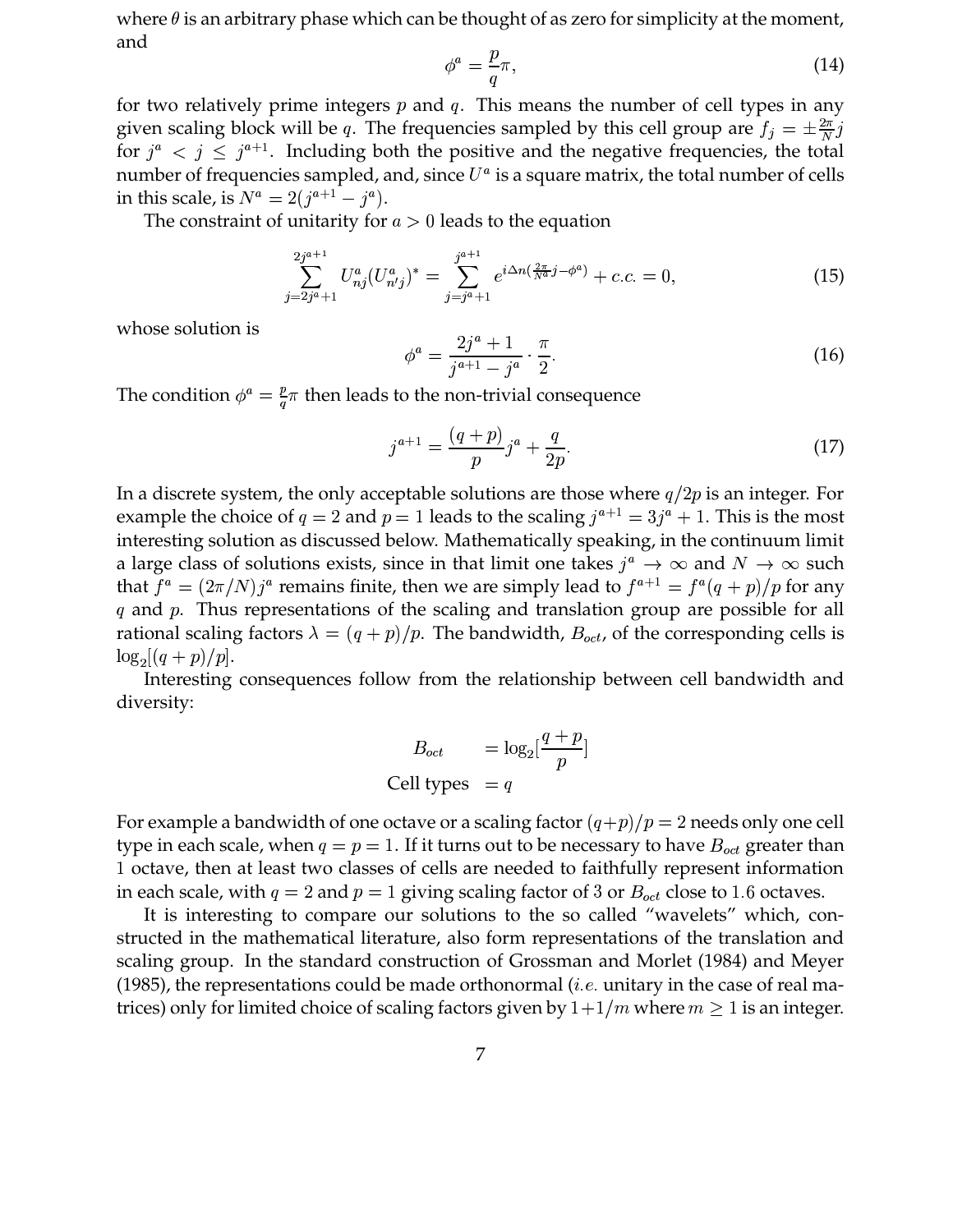Such constructions need only one filter type in each scale and give scale factors no larger than 2 (equivalently the largest bandwidth is 1 octave — e.g., the well-known Haar basis wavelets (Daubechies 1988)). This agrees with what we derived above for the special case of  $q = 1$  where  $B_{oct} = \log_2(1 + 1/p)$ . However, allowing  $q > 1$  gives more bandwidth choices in our construction. For example,  $q = 2$  gives  $B_{oct} = \log_2(1 + 2/p)$ , however larger than 1.6 octaves, and  $q = 3$  gives  $log_2(1 + 3/p)$ , no larger than 2 octaves, etc. These  $2/p$ ), however no results also agree with the recent theorem of Auscher (1992) who proved that multiscale representations can exist for scalings by any rational number  $k/l$ , provided  $k-l$  filter types are allowed in each scale. Our conclusion above yields exactly the same result by redefining  $k = p + q$  and  $l = q$ . We arrived at our conclusion independently through the explicit construction presented above.<sup>8</sup>

The connection between the number of cell types and the bandwidth that is possible to achieve is significant. We believe the bandwidth needed by cortical cells is determined by properties of natural images. Its value should be the best compromise between planar and depth resolution preservation for the distribution of structures in natural scenes. Actually, Field (1987, 1989) examined the issue of best bandwidth for filters that modelled cortical cells and found that bandwidths between 1 and 2 octaves best matched natural scene structures. Our results here show that cortical cells cannot achieve bandwidths more than one octave without having more than one cell type.

Next we show what the predicted cell kernels look like. For generality, we give the expression for the kernels in the continuum limit for any scale factor  $\lambda = \frac{q+p}{n}$  or equivalently with any allowed bandwidth — although the ones we think are most relevant to the cortex are the discrete  $p = 1, q = 2$  kernels. The cell kernels are given by  $\{K^a(x_n^a - x), a > 0\}$ and  $\{K^0(x_n^0 - x)\}\$ . For any given  $a > 0$ , the kernels sample the frequency in the range  $x) \ldotp a > 0$  $f \in (f^a, \lambda f^a) = (f^a, f^{a+1}).$  $(a) = (f^a, f^{a+1})$ . F " ). For  $a = 0$ ,  $K^0$  samples only frequencies  $f \in (0, f^1)$ , and  $\mathbf{U}^0$ " ), and  $\mathbf{U}^0$ is given by  $U^0 = M^{\dagger}$  in eqn. 9 with N replaced by  $N^0$ . Including both the positive and negative frequencies the predicted kernels are

$$
K^{a}(x_{n}^{a}-x) = \frac{1}{\sqrt{N^{a}}} \int_{f^{a}}^{f^{a+1}} df \sqrt{f} e^{i(f(x_{n}^{a}-x)+\frac{p}{q}\pi n+\theta)} + c.c.
$$
  

$$
= \frac{2}{\sqrt{N^{a}}} \int_{f^{a}}^{f^{a+1}} df \sqrt{f} cos(f(x_{n}^{a}-x)+\frac{p}{q}\pi n+\theta)
$$
(18)

$$
K^{0}(x_{n}^{a}-x) = \frac{2}{\sqrt{N^{0}}} \int_{0}^{f^{1}} df \sqrt{f} \cos(f(x_{n}^{a}-x)).
$$
\n(19)

For any given p and q the kernels for  $a > 0$  come in q varieties. Even and odd varieties are immediately apparent when one sets  $q = 2$ ,  $p = 1$ , and  $\theta = 0$  ( $K^a(x_n^a - x)$  are even or odd functions of  $x_n^a - x$  for even or odd *n*). In Fig. 2 we exhibit the even and odd kerne  $x$  for even or odd  $n$ ). In Fig. 2 we exhibit the even and odd kernels in two adjacent scales and their spectra. The  $a = 0$  kernels, where  $\theta = 0$  is chosen, are similar to the center-surround retinal ganglion cells (however they are larger in size), and hence we need not to exhibit them here. In general, though,  $\theta$  can take any value, and

<sup>&</sup>lt;sup>8</sup>We thank Ingrid Daubechies for pointing out the result of P. Auscher to us.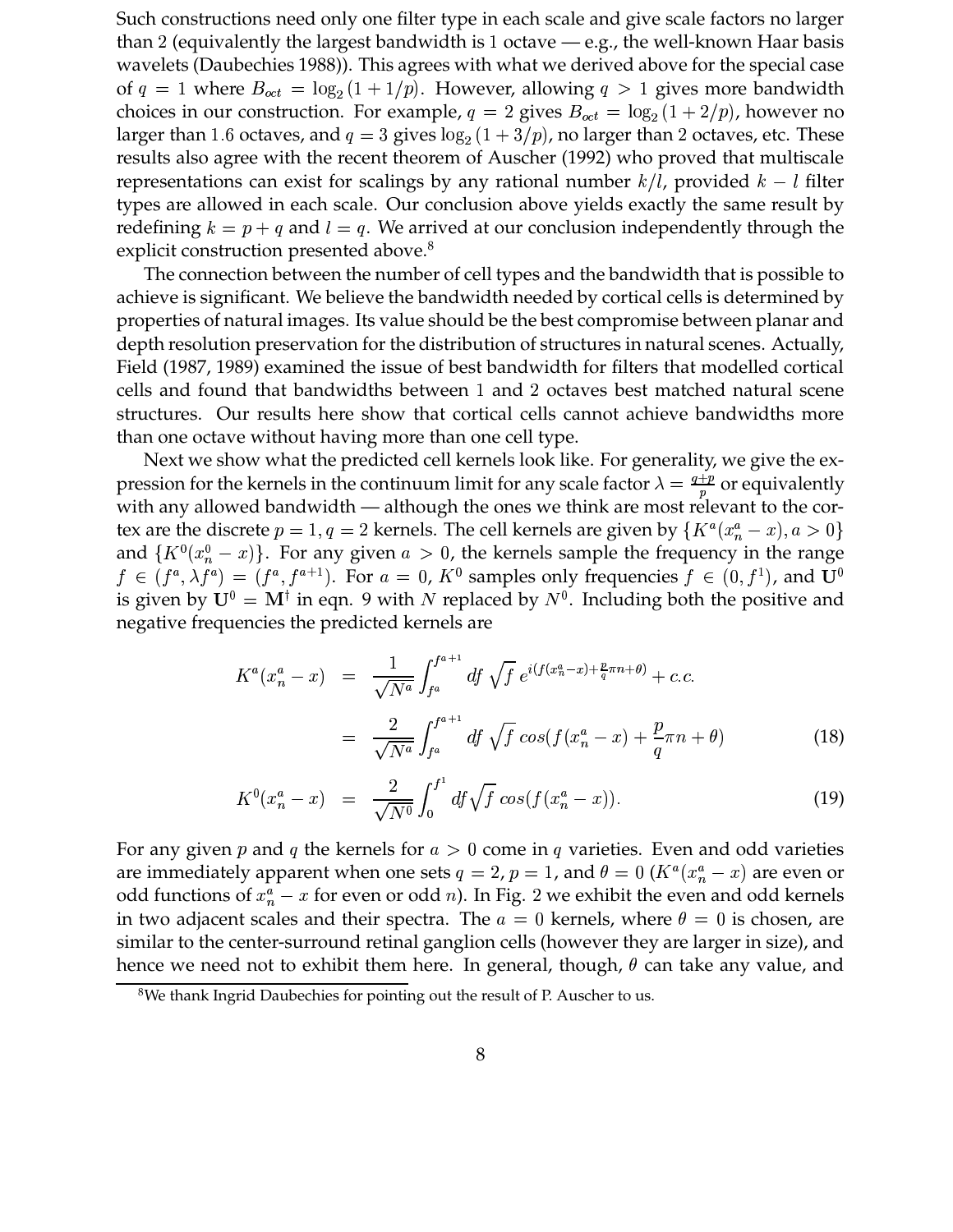the neighboring cells will simply differ by a  $90^{\circ}$  phase shift, or in quadrature, without necessarily having even or odd symmetry in their receptive field shapes.

From (18), it is easy to show that the kernels for  $a > 0$  satisfy the following recursive relations

$$
K^{a}(x_{n}^{a}-\lambda x) = \frac{1}{\lambda}K^{a+1}(x_{n}^{a+1}-x)
$$
 (20)

$$
K^{a}(x_{n}^{a} - (x + x_{q}^{a})) = K^{a}(x_{n-q}^{a} - x)
$$
\n(21)

To prove these one needs to use the following facts,  $f^{a+1} = \lambda f^a$ ,  $N^{a+1} = \lambda N^a$ , and  $\lambda x_n^{a+1} = \lambda x_n^{a+1}$  $a+1$  ((0.1) 1 (7.1) TH 1 1 (1.1) (1.1) (1.1)  $\alpha_n^{a+1} = x_n^a$ . ((21) als . . . . . . . . . . .  $\frac{a}{n}$ . ((21) also applies for  $K^0$ .) The above relations imply that, except shifted in space, each cell has the same receptive field as its  $q^{th}$  neighbor within the same scale block, e.g., when  $q = 2$  in the example above, all the even (or odd) cells are identical. Furthermore, except for the lowest scale  $a = 0$ , the  $n^{th}$  cell in all scales has the same receptive field except for a factor of  $\lambda$  expansion in size and a  $\lambda$  reduction in amplitude. Actually, since  $x_n^a \neq x_n^{a+1}$ , t the contract of the state of the contract of the con- $_n^{a+1}$ , these cells are located at different spatial locations.

Now it is straight forward to see that the translation invariance (11) for  $\delta n = q$  and scale invariance (12) are the direct consequence of the translation and scaling relationships (21) and (20), respectively, between the receptive fields. This is exactly our goal of object constancy. Notice that the scaling constancy would not have been possible if the whitening factor  $\sqrt{f}$  was not there in eqn. (18). These results can be extended to 2D where the whitening factor is  $1/\sqrt{R(f)} =$ ¯  $\mathbf{f} = \left| \underline{\mathbf{f}} \right|$  as we will  $\underline{\mathrm{f}}$  as we will see next.

# **4. Extension to and color vision: oriented filters and color opponent cells**

The extension to two dimensions of the above construction is not difficult but involves a new subtlety. In this case, the constraint of unitarity on the matrices  $U^a$ ,  $a>0$  $i,a>0$  is hard to satisfy even if we allow for the phase factor  $\phi$  which lead ultimately to different classes of cells. This constraint is considered in more detail in the appendix, here we only state the conclusions of that analysis.

What one finds is that to ensure unitarity of  $U^a$ , one needs to allow for cell diversity of a different kind — cells in the  $a'$ th scale need to be further broken down into different types or orientations, each sampling from a limited region of the frequency space in that scale. Three examples of acceptable unitary breakings are shown in Fig.  $3A$ ,  $B$ ,  $C$ . In  $, \; C.$  In A (B) filters are broken into two classes in any scale  $a > 0$  — in addition to the q-cell diversity discussed in 1D. One filter type is a lowpass-bandpass in the  $x-y$  direction and the other is a bandpass-lowpass in the  $x$ - $y$  direction which are denoted by 'lb' and 'bl'. In  $C$  there are three classes of filters, 'lb', 'bl' and finally a class of filters which are bandpass in both x and y, 'bb'. The 'lb' and 'bl' filters are oriented while the 'bb' ones are not  $9$ .

<sup>&</sup>lt;sup>9</sup>One notices that this extension to 2D requires a choice of orientations such as the x-y axes, breaking the rotational symmetry. Furthermore, it is natural to ask if the object constancy by translations and scalings should be extended to the object rotations in the image plane — requiring the cells be representations of the rotation group. At this point, it is not clear whether the rotational invariance is necessary (noting that we usually tilt our heads to read a tilted book or fail to recognize a face upside down), and whether the rotational invariance can be incorporated simultanously with the translation and scaling ones without increasing the number of cells. We will leave this outside the paper.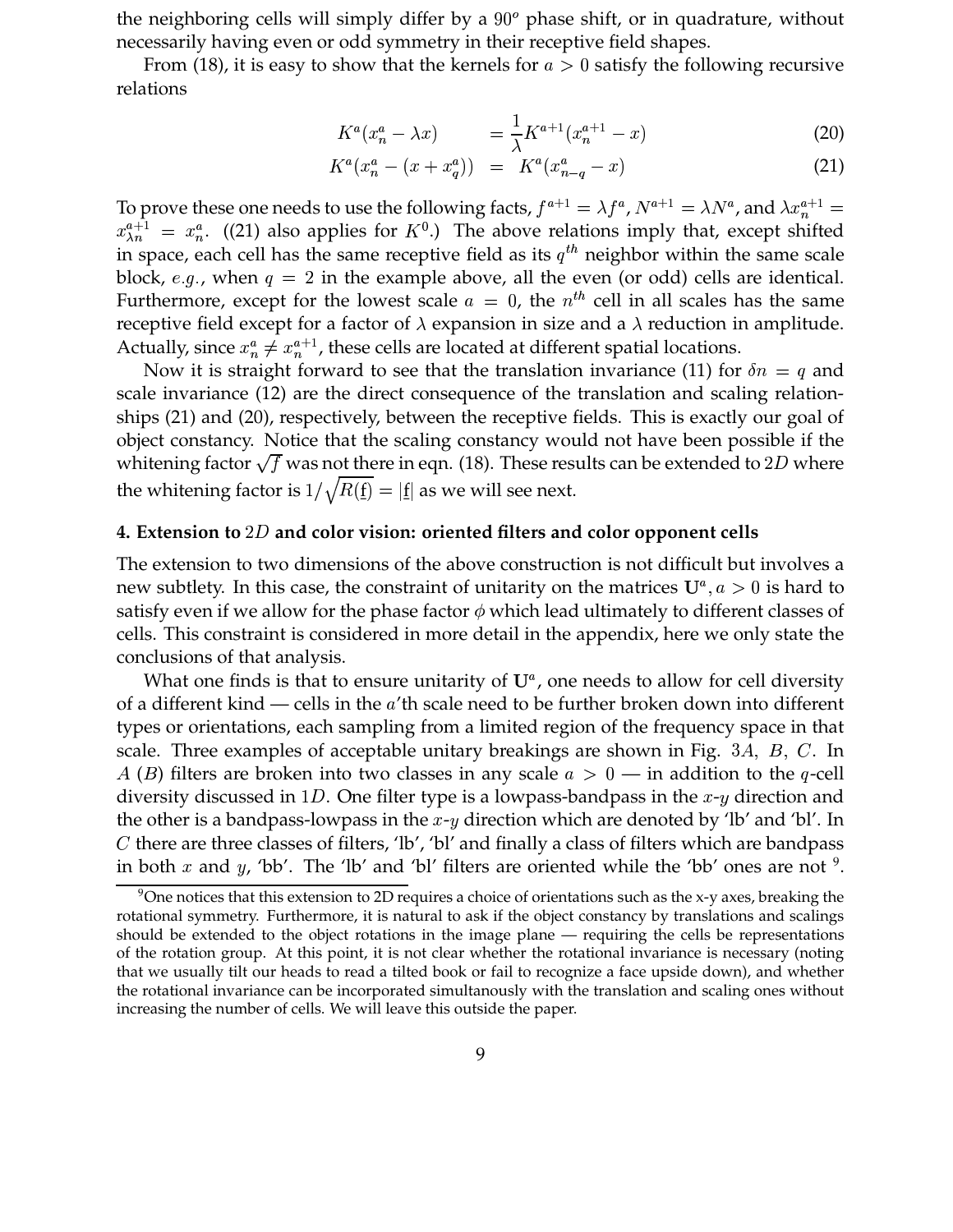Figs. 4,  $A$  and  $B$ , show the five cell types one encounters for the breaking in  $3B$  and the nine cell types for the breaking in Fig.  $3C$ , respectively, for a choice of scaling factor 3.

Finally, the object constancy eqns. (11), (12) still hold since (20) and (21) extend to  $2D$ as

$$
K^a(\underline{x}_{\underline{\mathbf{q}}}^a - \lambda \underline{x}) = \frac{1}{\lambda^2} K^{a+1}(\underline{x}_n^{a+1} - \underline{x}),
$$
  

$$
K^a(\underline{x}_{\underline{\mathbf{q}}}^a - (\underline{x} + \underline{x}_{\underline{\mathbf{q}}}^a)) = K^a(\underline{x}_{\underline{\mathbf{q}}}^a - \underline{q} - \underline{x}).
$$

These relationships are understood to hold between cells belonging to the same frequency sampling category ('lb', 'bl', or 'bb'). The factor of  $1/\lambda^2$ , comes because the whitening factor in 2D is  $1/\sqrt{R(|\underline{\mathbf{f}}|)} = |\underline{\mathbf{f}}|.$ 

¯ ¯ From (18) and (19), it is clear that the cortical kernels  $K^a(x) \propto \int_{t_a}^{T^{a+1}} df(1/\tau)$  $(r) \propto \int_1^{f^{a+1}} df(1/\sqrt{R(f)}) \cos(f \tau +$  of the frequency integration or selectivity. The cortical receptive fields are lowpass or ) differ from the retinal kernel  $K(x) \propto \int_0^{f_{max}} df(1/\sqrt{R(f)}) cos(fx + \phi)$  only by the range bandpass versions of the retinal ones. One immediate consequence of this is that most cortical cells, especially the lowpass ones like those in the Cytochrome Oxidase Blob cells, have larger receptive fields than the retinal ones. Second, when considering color vision, the power spectrums  $R_l(f)$  and  $R_c(f)$  for the luminance and chrominance channels re spectively, differ in their magnitudes. In reality when noises are considered, the receptive field filters are not simply  $1/\sqrt{R(f)}$ , which would have simply resulted in identical receptive field forms for luminance and chrominance except for their different strengths, but instead, the filter for luminance is more of a bandpass and the filter for chrominance a relatively lowpass. Since the retinal cells carry luminance and chrominance information simultanously by multiplexing the signals from both channels, the resulting retinal cells are of red-center-green-surround (or green-center-red-surround) types (Atick et al 1992). This is because at low spatial frequencies, the chrominance filter dominates, while at higher spatial frequencies, the luminance one dominates. As we argued above, the cortical cells simply lowpass or bandpass the signals from the retinal cells, thus the lowpass version will carry mostly the chrominance signals while the bandpass or highpass ones the luminance signals. This is indeed observed in the cortex (Livingstone and Hubel 1984, Ts'o and Gilbert 1988) where the large (lowpass) blob cells are more color selective, while the smaller (higher-pass) non-blob cells, which are also more orientation selective by our results above, are less color sensitive. Furthermore, since the luminance signals are negiligible at low frequencies, hence when one only considers the linear cell properties, the color sensitive blob cells are double-opponent (e.g. red-excitatory-green-inhibitory center and the red-inhibitory-green-excitatory surround) or color-opponent-center-only (type II), depending on the noise levels. This is apparent when one tries to spatially lowpass the signals from a group of single-opponent retinal cells (fig. 5).

# **5. Discussion: Comparison with other work**

The types of cells that we arrive at in constructing unitary representations of the translation and scaling group (see Figs. 2, 4) are s ) are similar to simple cells in cat and monkey striate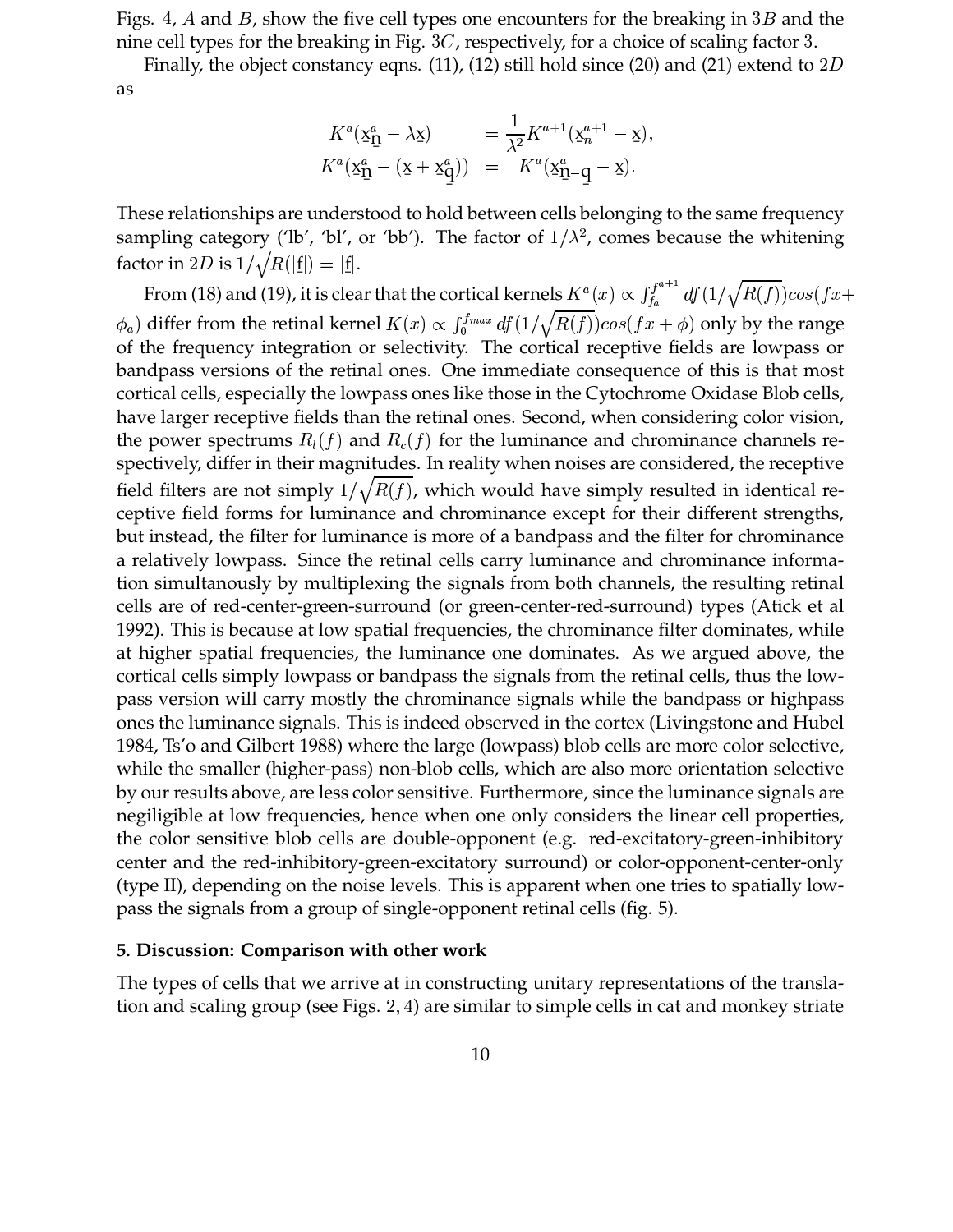cortex. The analysis also predicts an interesting relationship between bandwidths of cells and their diversity as was discussed in sections three and four. One consequence of that relationship is that for cells to achieve a representation of the world with sampling bandwidth between 1 and 2 octaves there must be at least two cell types adjacent to each other and differ by  $90^o$  in their receptive field phases (Fig. 2). This bandwidth range is the range of measured bandwidths of simple cells ( $e.g.$  Kulikowski and Bishop 1981; Andrews and Pollen 1979) and also, we think, is best suited for matching structures in natural scenes (cf. Field 1987,1989). This analysis thus explains the presence of phase quadrature (e.g., paired even-odd simple cells) observed in the cortex, (Pollen and Ronner 1981): such cell diversity are needed to build a faithful multiscale representation of the visual world.

The analysis also requires breaking orientation symmetry. Here we do not wish to advocate scaling symmetry as an explanation for the existence of oriented cells in the cortex. It may be that orientation symmetry is broken for a more fundamental reason and that scaling symmetry takes advantage of that. Either way, orientation symmetry breaking is an important ingredient in building these multiscale representations.

In the past, there has been a sizeable body of work on trying to model simple cells in terms of "Gabor" and "log Gabor" filters (Kulikowski et al 1982; Daugman 1985, Field 1987, 1989). Such filters are qualitatively close to those derived here, and they describe some of the properties of simple cells well. Our work differs from previous work in many ways. The two most important differences are the following. First, the filters here are derived by unitary transforms on retinal filters which reduce redundancy in inputs by whitening. By selecting the unitary transformation that manifests spatial-scale relationships in signals, one arrives at a representation that exhibits object constancy the output response to an input  $S(x)$  and its planar and depth translated version (i.e., #  $S(x) \to S(\lambda(x + \delta x))$  are related by

$$
O_n^a[S(x)] = O_{n+\delta n}^{a+1}[S(\lambda(x+\delta x))].
$$
\n(22)

Hence a visual object moved in space simply shifts the outputs from one group of cells to another. Second, we find a direct linkage between cell bandwidth and diversity. Such linkage does not appear in previous works where orthonormality or unitarity was not required.

More recently there has also been a lot of work on orthonormal multiscale representations of the scaling and the translation group, alternatively known as wavelets (Meyer 1985, Daubechies 1988, Mallat 1989). The relationship of our work to wavelets was discussed in section three. Here we should add that in this paper we provide explicit construction of these representations for any rational scaling factor. Furthermore, our filters satisfy  $K^a(\lambda x) = \frac{1}{\lambda^d} K^{a+1}(\lambda)$  $(\lambda x) = \frac{1}{\lambda^d} K^{a+1}(x)$  where d is the dimension of the space, e.g.,  $d = 1$  or 2, while those in the wavelet construction satisfy  $K^a(\lambda x) = \frac{1}{\lambda d/2} K^{a+1}$ 4 March 2014 - Andrea March 2014 - Andrea March 2014 - Andrea March 2014 - Andrea March 2014 - Andrea March 20  $\frac{1}{\lambda d/2} K^{a+1}(x)$ . This difference stems from the fact that our filters are the convolution of the whitening filter *and* the standardtype wavelet. The whitening filter — given by  $\sim 1/\sqrt{R(f)}$  where  $R(f)$  is the scale invariant power spectrum of natural scenes — is what ultimately leads to the object constancy property which is absent from the standard-type wavelets.

The question at this stage is whether we could identify the pieces in our mathematical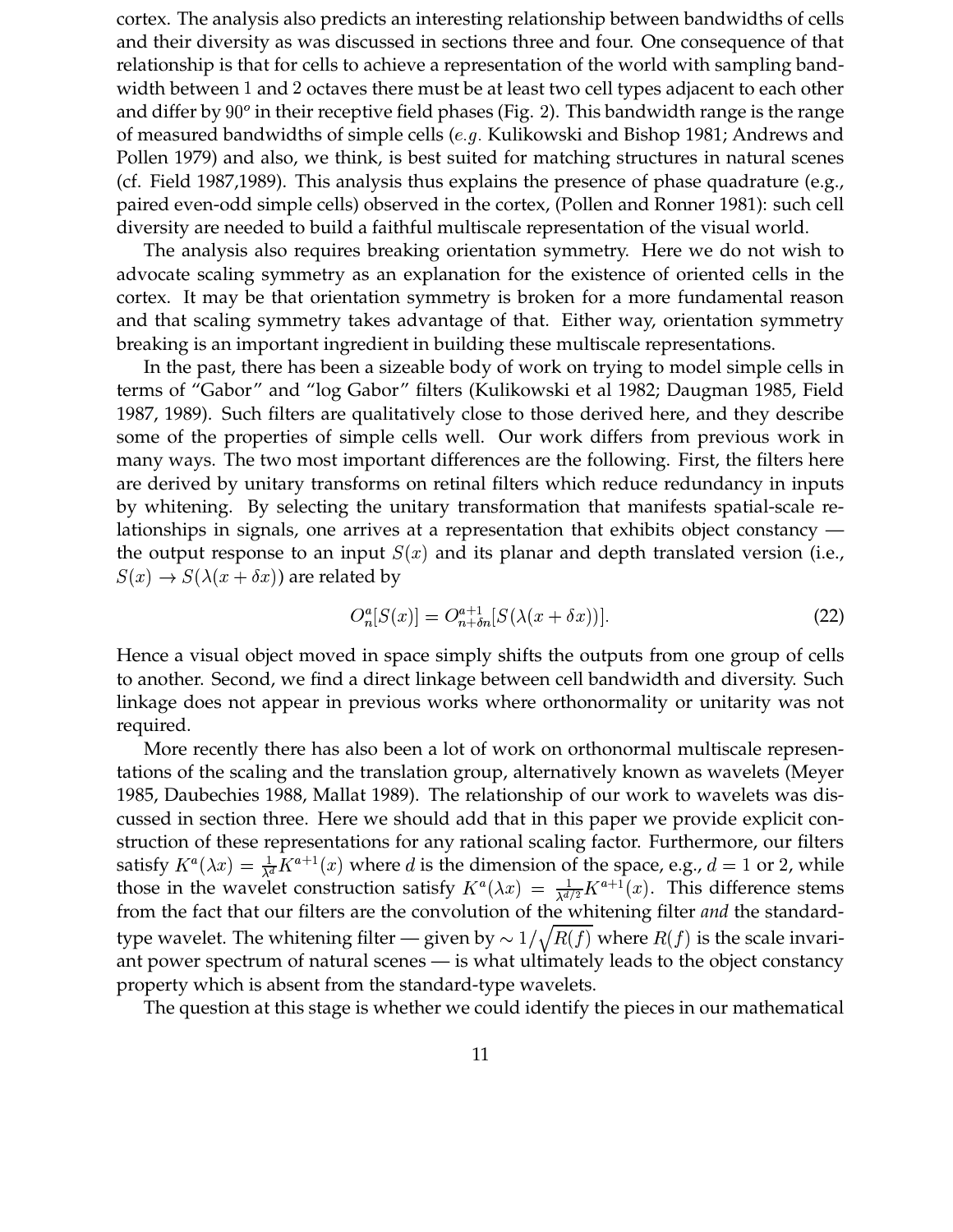construction with classes of cells in the cortex. First, there is the class of lowpass cells  $a =$  , which have large receptive fields, and no orientation tuning (actually since their kernels have a whitening factor, they are not completely lowpass but an incomplete bandpass– weak surround). We think a good candidate for these cells are the cells in the Cytochrome Oxidase Blob areas in the cortex. When we add color to our analysis, this class will come out to be color opponent<sup>10</sup>. These cells, a lowpass version of the single opponent retinal cells, turn out to be double opponent or color-opponent-center-only (see Fig. 5) from this mathematical construction, in agreement with observations. Second, the representation requires several orientation classes in every choice of higher scale, they are not as likely to be color selective and, within each orientation and scale, there are two types of cells — in phase quadrature (e.g., even and odd symmetric ) — if the bandwidth of the cells is greater than one octave. These have kernels similar to simple cells'. Also, in some choices of division of the two dimensional frequency space into bands (see Fig. ) one encounters cells that are very different from simple cells. These cells come from the bandpass region in both the  $x$  and  $y$  directions (the 'bb' region in Fig. 3C) and as such possess relatively small receptive fields in space. It is amusing to note their resemblance to the type of cells that Van Essen discovered in V4 (private communication).

It is important at this stage to look in detail for evidence that cortical neurons are building a multiscale, translationally invariant representation of the input along the lines described in this paper. However, in looking for those we must allow for the possibility that these representations are formed in an active process starting as early as the striate cortex, as was proposed recently by (Olshausen et al 1992). We also must keep in mind that to perform detailed comparison with real cortical filters, our filters have to modified to take noise into account.

**Acknowledgments** We would like to thank D. Field, C. Gilbert and N. Redlich for useful discussions, and the Seaver Institute for its support.

# **Appendix**

In this appendix we examine the condition of unitarity on the matrix  $U^a$ . The matrix elements of  $U^a$  in the scale  $a > 0$  are generalized from the 1D case simply as

$$
U_{\underline{\mathbf{n}}\underline{\mathbf{j}}}^a = e^{i(\underline{\phi}\underline{\mathbf{n}} + \underline{\mathbf{f}}_j \underline{\mathbf{x}}_n^a)}
$$
(23)

where  $\underline{\mathbf{n}} = (n_x, n_y)$ ,  $\underline{\mathbf{x}}_n^a =$  $\mathbf{r}$   $\mathbf{r}$ A priori the cells in  $U^a$  sample from the frequency region inside the big solid box but  $=(x_n^a, x_n^a)$ ,  $i=(x_n^a, x_n^a)$  $n_{\rm *}$ ,  $\prime\prime$  1 ),  $\underline{\mathbf{j}} = (j_x, j_y)$ ,  $\underline{\mathbf{f}}_j = (f_{j_x}, f_{j_y})$ , and<br> $\underline{\mathbf{m}}$  the frequency region inside ), and  $\phi = (\frac{f_{jx}}{|f_{i}|}\phi_{x}, \frac{f_{jy}}{|f_{i}|}|}\phi_{y})$  $\frac{f_{jx}}{f_{jy}}\phi_{x}, \frac{f_{jy}}{g_{jy}}\phi_{y}$   $(\phi_y)$ . outside the dashed box in Fig. 3. The critical fact that makes the  $2D$  case different from  $1D$  is that there are  $(N^a)^2 = 4(j^{a+1})^2 - 4$  $)^{2} = 4(j^{a+1})^{2} - 4(j^{a})^{2}$  $)^{2}-4(j^{a})^{2}$  cells i  $)^2$  cells in the  $a^\prime$ th class, while the total number of cells is  $(N)^2$ , then  $(x_{n_x}^a, x_{n_y}^a) = (\frac{N}{N^a}n)$  $T_{\rm tot}$ ,  $T_{\rm tot}$  ,  $T_{\rm t}$  $) = (\frac{N}{Ng} n_x, \frac{N}{Ng} n_y).$  $x, \frac{N}{N^a}n_y$ .

 $10$ It is easy to see why: since they are roughly lowpass – large receptive fields – they have higher signal to noise in space and hence they can afford to have a low signal to noise in color. While opponent cells in space have low signal to noise and hence they need to integrate in color to improve their signal to noise (see Atick et al 1992)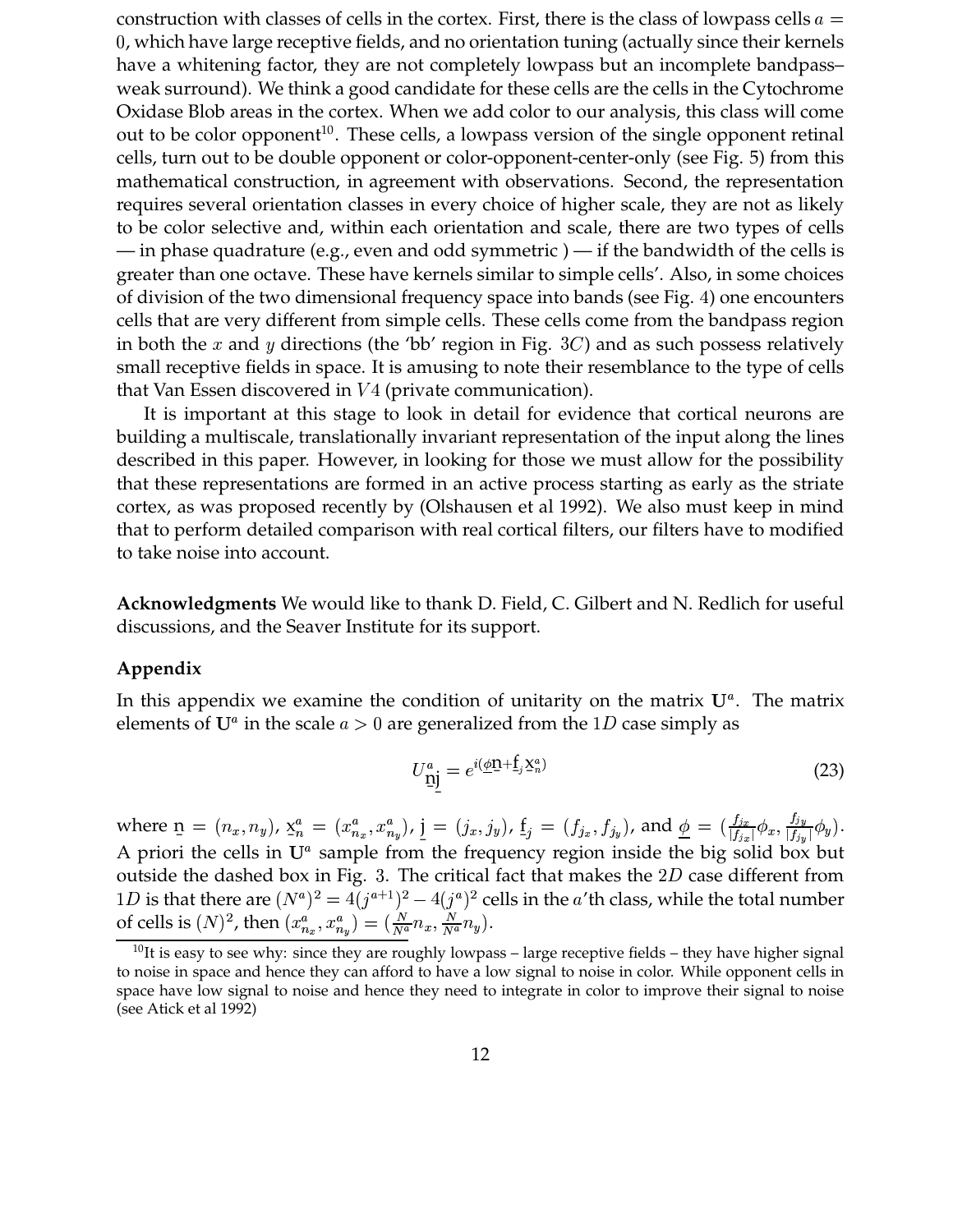The unitarity requirement  $\mathbf{U}^a(\mathbf{U}^a)^\dagger = 1^ ( t )^{\dagger} = 1$   $( a > 0 )$  can be shown to be equivalent to

$$
\cos\left[\left(\frac{j^{a+1}+j^a+1}{N^a}\pi+\phi_x\right)\Delta n_x\right]\sin\left[\frac{j^{a+1}-j^a}{N^a}\pi\Delta n_x\right]=0\tag{24}
$$

where  $\Delta n_x$  is any intege x is any integer  $\neq 0$ . A similar condition in the y direction should also hold. To satisfy (24) one can only hope that the cosine factor is zero for odd  $\Delta n_{x}$  and the sine  $_x$  and the sine factor is zero for the rest. This is impossible in  $2D$  although possible in  $1D$ . To see this difference, note that in 1D,  $N^a = 2(j^{a+1} - j^a)$  and the ) and the argument of the sine is  $\Delta n\pi/2$  which leads to vanishing sine for even  $\Delta n$ . One then makes cosine term zero for odd  $\Delta n$  by choosing  $\phi$ such that  $\frac{j^{a+1}+j^a+1}{N^a}\pi + \phi_x = \pm \frac{\pi}{2}$ . This is exactly how equation (16) is reached. In 2D,  $N^a =$  $2\sqrt{(j^{a+1})^2} - (j^{a+1})^2$  $)^{2}-(j^{a})^{2}$ , and ho )<sup>2</sup>, and hence the sine term is  $\sin[\Delta n_x(\sqrt{(j^{a+1}-j^a)}/(j^{a+1}$  $)/ (j^{a+1} + j^a)\pi/2 \rvert \neq 0$  for  $\pi/2 \neq 0$  for  $]\neq 0$  for even  $\Delta n_{x}$ . Although v  $_x$ . Although we cannot prove that the negative result in 2D is not caused by the fact that we have a Euclidean grid, we think it not possible to construct the representation even when using a radially symmetric lattice.

To ensure unitarity of  $\mathrm{U}^a$ , we need to allow for cell diversity of a different kind — cells in  $a^{th}$  scale need to be further broken down into different types or orientations, each type sampling from, a limited region of the frequency space as shown for example in Fig. .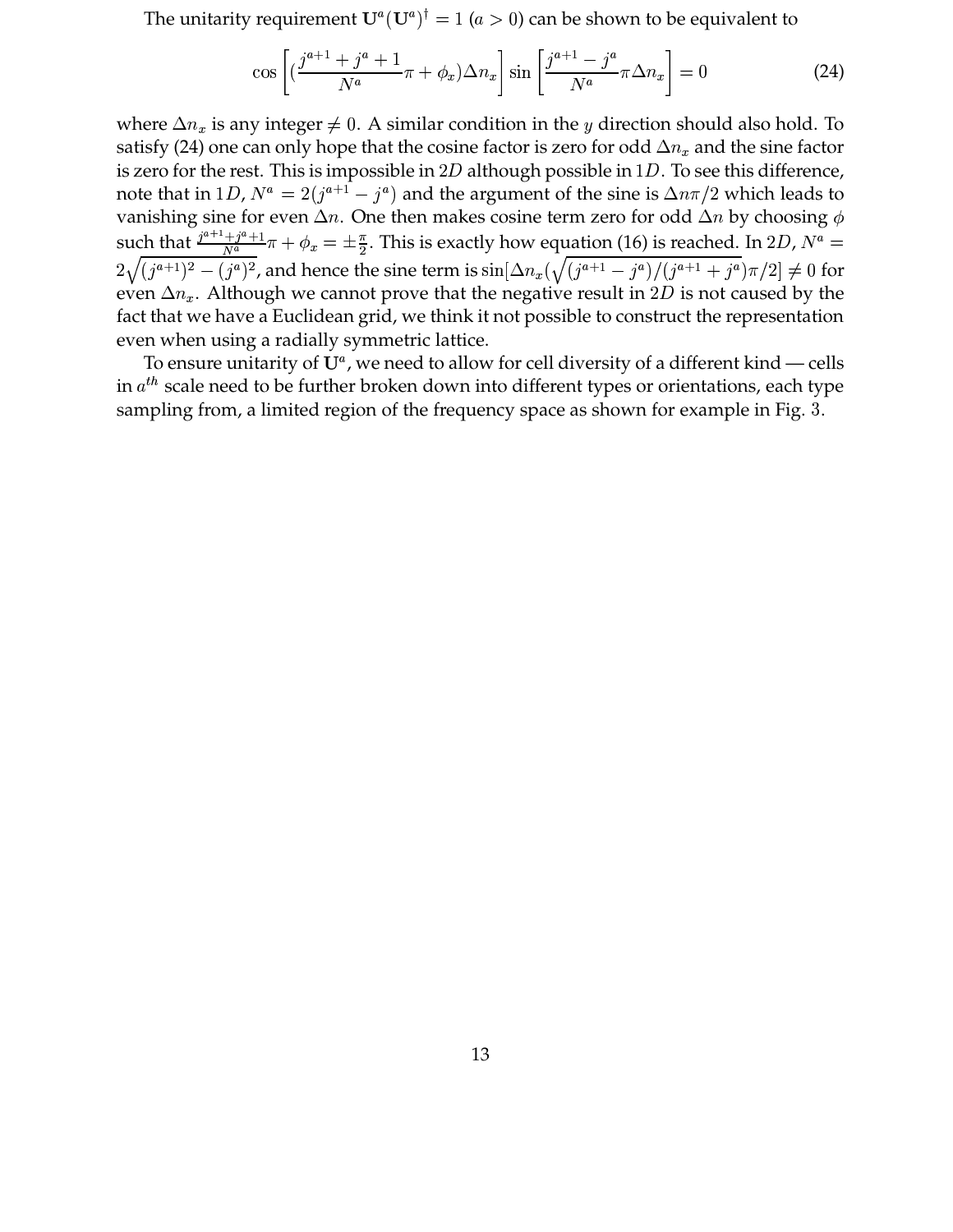# **References**

- [1] Andrews, B. W. and Pollen, D. A. 1979. Relationship between spatial frequency selectivity and receptive field profile of simple cells. *J. Physiol.* (London), **287**, 163–176.
- [2] Atick, J. J. 1992. Could Information theory provide an ecological theory of sensory processing? *Network* **3**, 213–251.
- [3] Atick, J. J. and Redlich, A. N. 1990. Towards a theory of early visual processing. *Neural Comp.*, **2**, 308–320.
- [4] Atick, J. J. and Redlich, A. N. 1992. What does the retina know about natural scenes? *Neural Comp.*, **4**, 196–210.
- [5] Atick, J. J., Li, Z. and Redlich, A. N. 1992. Understanding retinal color coding from first principles. *Neural Comp.*, **4**, 559–572.
- [6] Auscher, P. 1992. Wavelet bases for  $L^2(R)$  with rational dilation factor. In *Wavelets and their applications*, pp. 439–451, ed. Ruskai, M B. Jones and Bartlett, Boston.
- [7] Daubechies, I. 1988. Orthonormal bases of compactly supported waves. *Commun. Pure Appl. Math.*, vol. **41**, 909–996.
- [8] Daugman, J. G. 1985. Uncertainty relations for resolution in space, spatial frequency and orientation optimized by two-dimensional visual cortical filters. *J. Opt. Soc. Am.* **A 2**, 1160–1169.
- [9] Field, D. J. 1987. Relations between the statistics of natural images and the response properties of cortical cells. *J. Opt. Soc. Am.*, **A 4**, 2379–2394.
- [10] Field, D. J. 1989. What the statistics of natural images tell us about visual coding. SPIE Vol. **1077** Human Vision, Visual Processing, and Digital Display, 269–276.
- [11] Grossmann, A. and Morlet, J. 1984. Decomposition of hardy functions into square integrable wavelets of constant shape. *SIAM J. Math.* vol. **15**, pp. 17–34.
- [12] Hopfield, J. J. 1991. Olfactory computation and object perception. *Proc. Natl. Acad. Sci.* USA, **88**, 6462–6466.
- [13] Kulikowski, J. J., Marcelja, S. and Bishop, P. 1982. Theory of spatial position and spatial frequency relations in the receptive fields of simple cells in the visual cortex. *Biol. Cybern.*, **43**, 187–198.
- [14] Kulikowski, J. J. and Bishop, P. 1981. Linear analysis of the responses of simple cells in the cat visual cortex. *Exp. Brain Res.* **44**, 386–400.
- [15] Linsker, R. 1992. Private communication. See also, talk at NIPS 92.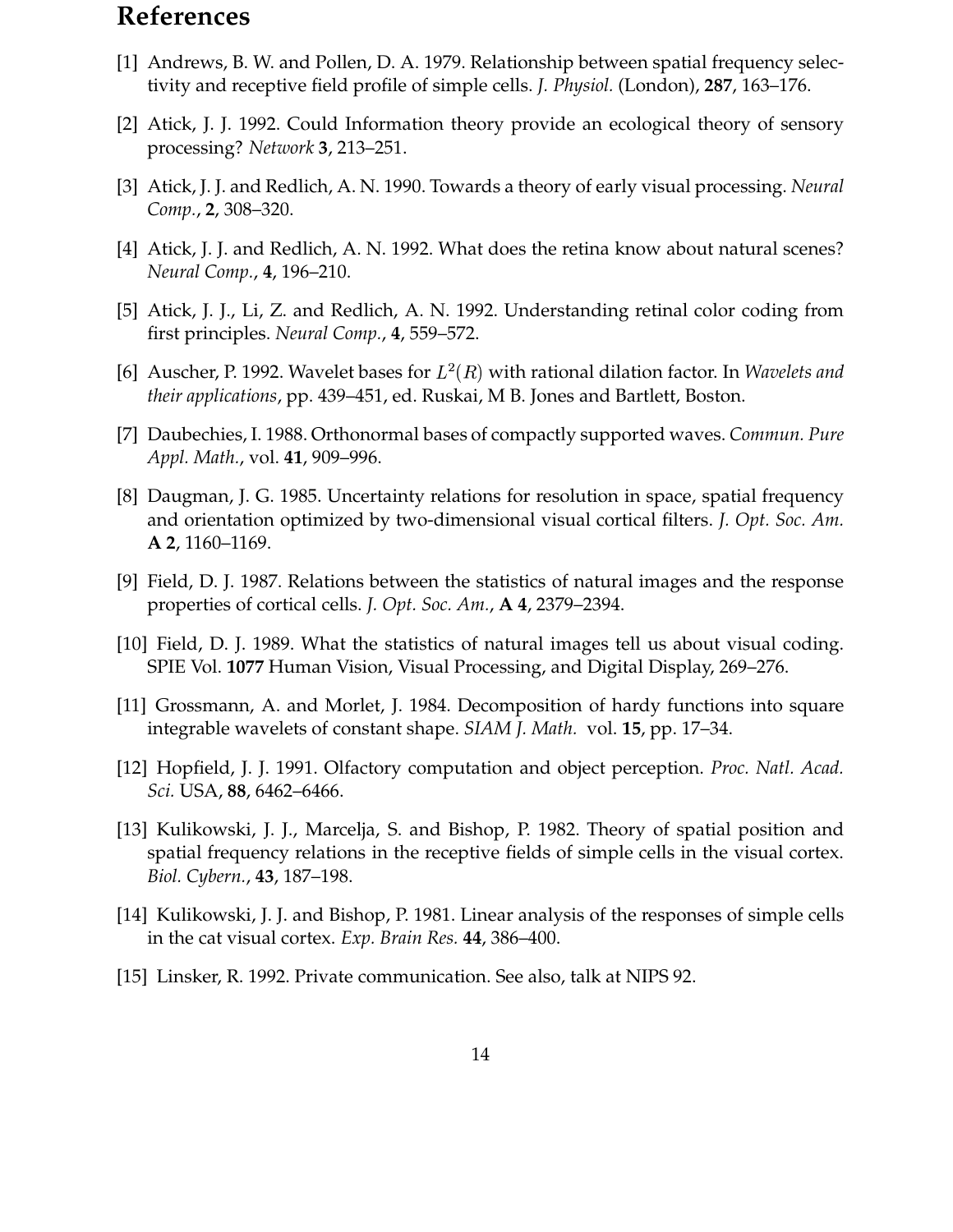- [16] Livingstone M. S. and Hubel D. H. 1984 Anatomy and physiology of a color system in the primate visual cortex. *J. of Neurosci.* Vol. 4, No.1. 309-356.
- [17] Mallat, S. 1989. A theory of multiresolution signal decomposition: The wavelet representation. *IEEE transactions on pattern analysis and machine intelligence*, vol. **11**, 674–693.
- [18] Meyer, Y. 1985. Principe d'incertitude, bases hilbertiennes et algebres d'operateurs. *Seminaire Bourbaki*, nr. **662**, 209–223.
- [19] Olshausen, B., Anderson, C. H. and Van Essen D. C. 1992. A Neural model of visual attention and invariant pattern recognition. Caltech Report no. CNS MEMO 18, August.
- [20] Pollen, D. A. and Ronner, S. F. 1981. Phase relationships between adjacent simple cells in the cat. *Science* **212**, 1409–1411.
- [21] Ruderman, D. L. 1992. private communication and to appear.
- [22] Schreiber, W. F. 1956. The measurement of third order probability distributions of television signals. IRE *Trans. Inform. Theory* **IT-2** pp. 94–105.
- [23] Shannon, C. E. and Weaver, W. 1949. *The mathematical theory of communication*. (Urbana, Il; University of Illinois Press).
- [24] Ts's D. Y. and Gilbert C. D. 1988 The organization of chromatic and spatial interactions in the primate striate cortex. *J. of Neurosci.* 8(5):1712-1727
- [25] Van Essen, D. C., Olshausen B., Anderson C. H and Gallant, J. L. 1991. Pattern recognition, attention, and information bottlenecks in the primate visual system *Conf. on Visual Information Processing: From Neurons to Chips (SPIE Proc. 1473)*

# **Figures**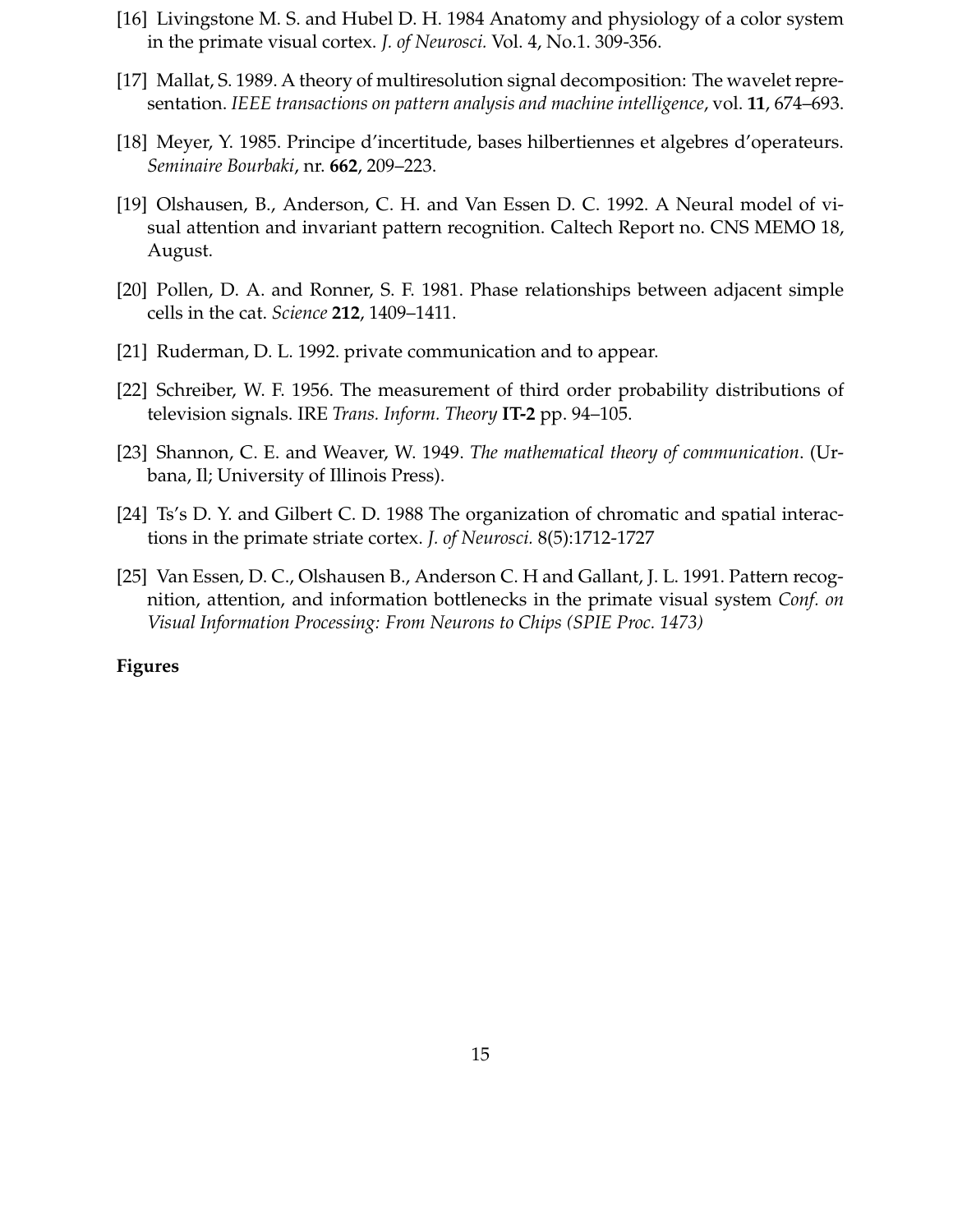

Figure 1:  $A, B$ : Demonstration of the uselessness of second-order statistics for form definition and discrimination. Following (Field 1989), image B is constructed by first fourier transforming A, randomizing the phases of the coefficients and then taking the inverse fourier transform. The two images thus have the same second-order statistics but  $B$  has no higher-order ones. All relevant object features disappeared from  $B$ .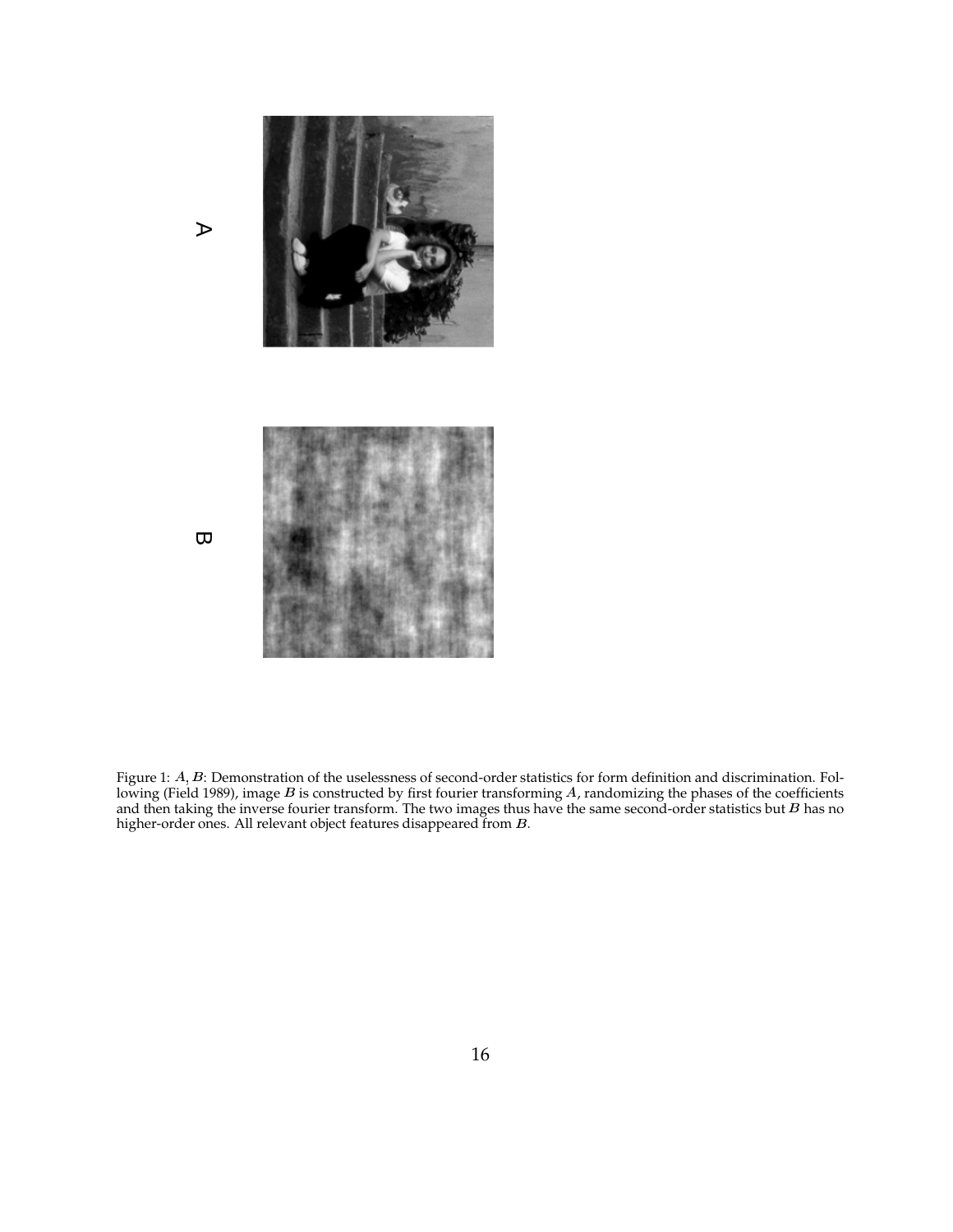

Figure 2: Even-symmetric", A, C, and "odd-symmetric", B, D, kernels predicted for the scale factor 3 (equivalently for  $B_{oct} = 1.6$  octaves) for two neighboring scales (top and bottom rows, respectively), together with their spectra (frequency sensitivities or selectivities).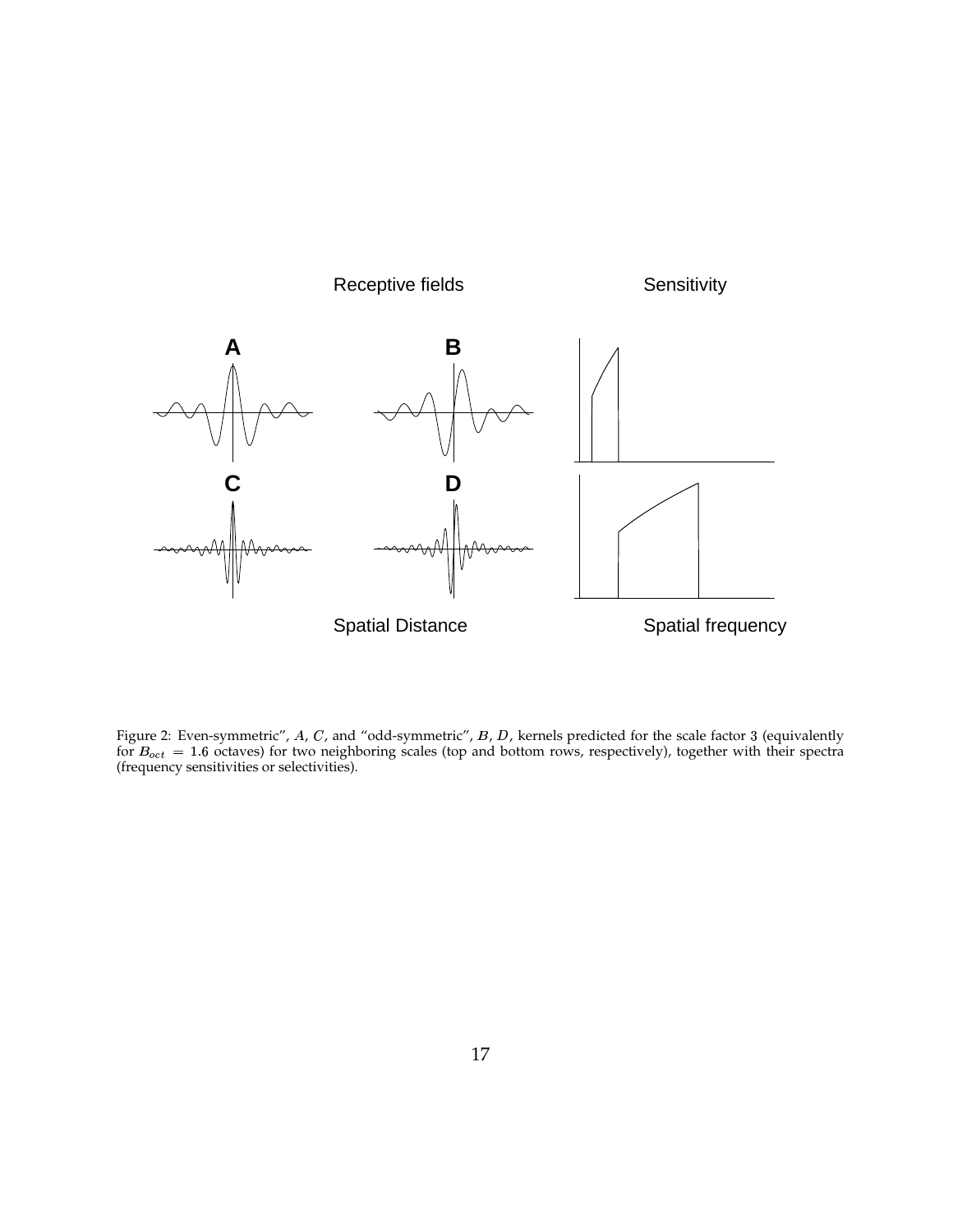

Figure 3:  $A - C$ : Proliferation of more cell types by the break-down of the frequency sampling region in 2D within a given scale a. Ignoring the negative frequencies, the frequencies  $f$  within the scale are inside the large solid box but outside the small dashed box. The solid lines within the large solid box further partition the sampling into subregions denoted by 'bl', 'lb', and 'bb', which indicate bandpass-lowpass, lowpass-bandpass, and bandpass-bandpass, respectively, in x-y directions. A and B give asymmetric break down between x and y directions, the 'lb' cells are not equivalent to a 90 $^{\circ}$  rotation of the 'bl' cells. C gives symmetric break-down between x and y directions. The 'bb' cells are significantly different from the others, see Fig. 4.

 $\,1\,$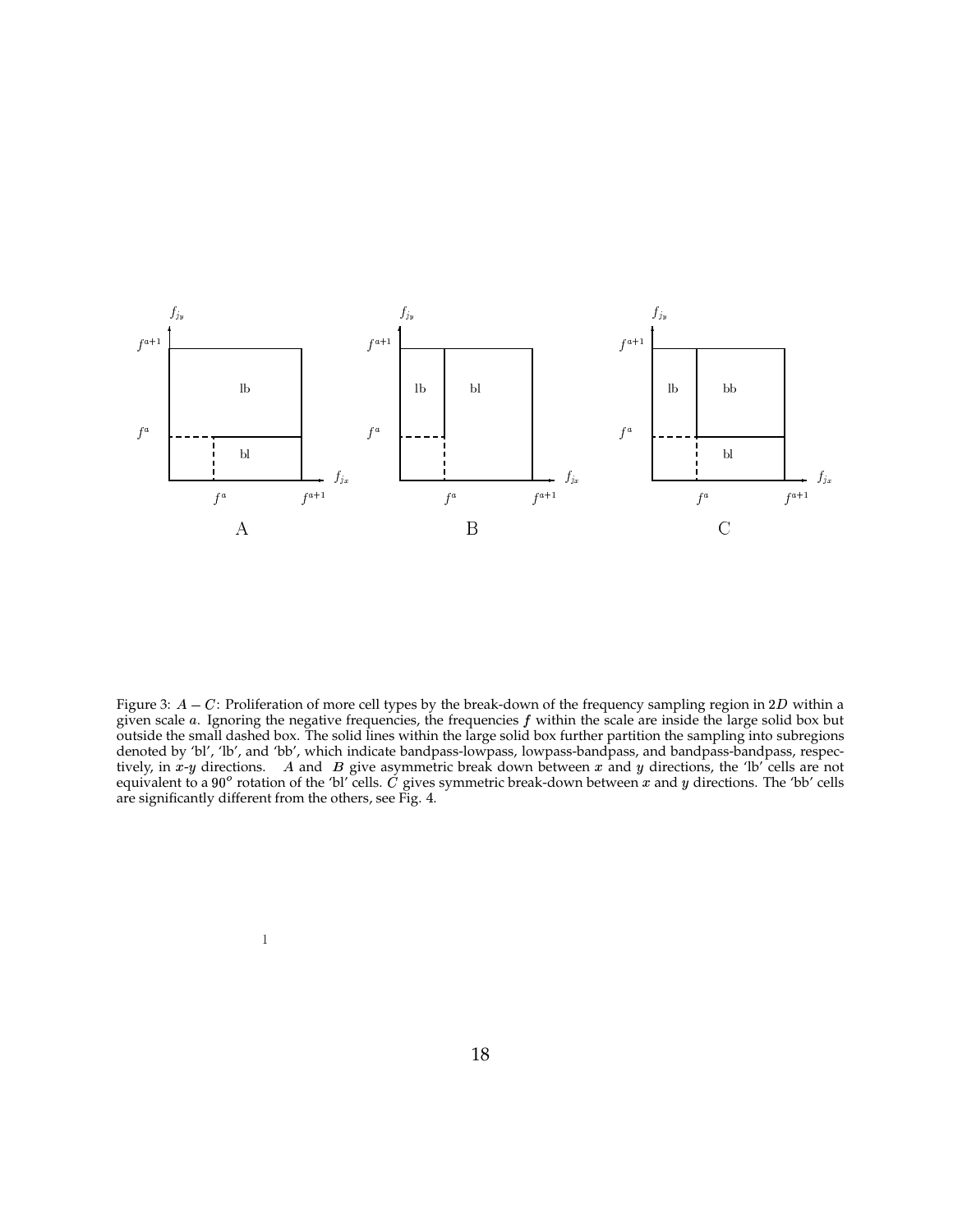

 $\triangleright$ 

 $\mathbf{\overline{\omega}}$ 

Figure 4: Fig. 4  $A$ ,  $B$ : The predicted variety of cell receptive fields in 2D. The five cell types in  $A$  and the nine cell types in B arise from the frequency partitioning schemes in Fig. 3B and Fig. 3C, respectively. The kernels in the lowerleft corner of both images demonstrate the lowpass-lowpass filter  $K^0$  in 2D and they are non-oriented. All others are bandpass in at least one direction. Those are actually significantly smaller but are expanded in size in this figure for demonstration. The 'bb' cells in the upper-right part of  $B$  come in four varieties (even-even, odd-odd, even-odd and odd-even when  $\theta = 0$  is taken for both x and y directions) and should exist in the cortex if the scheme in Fig. 3C is favored. All kernels are constructed taking into account the optical MTF of the eye.